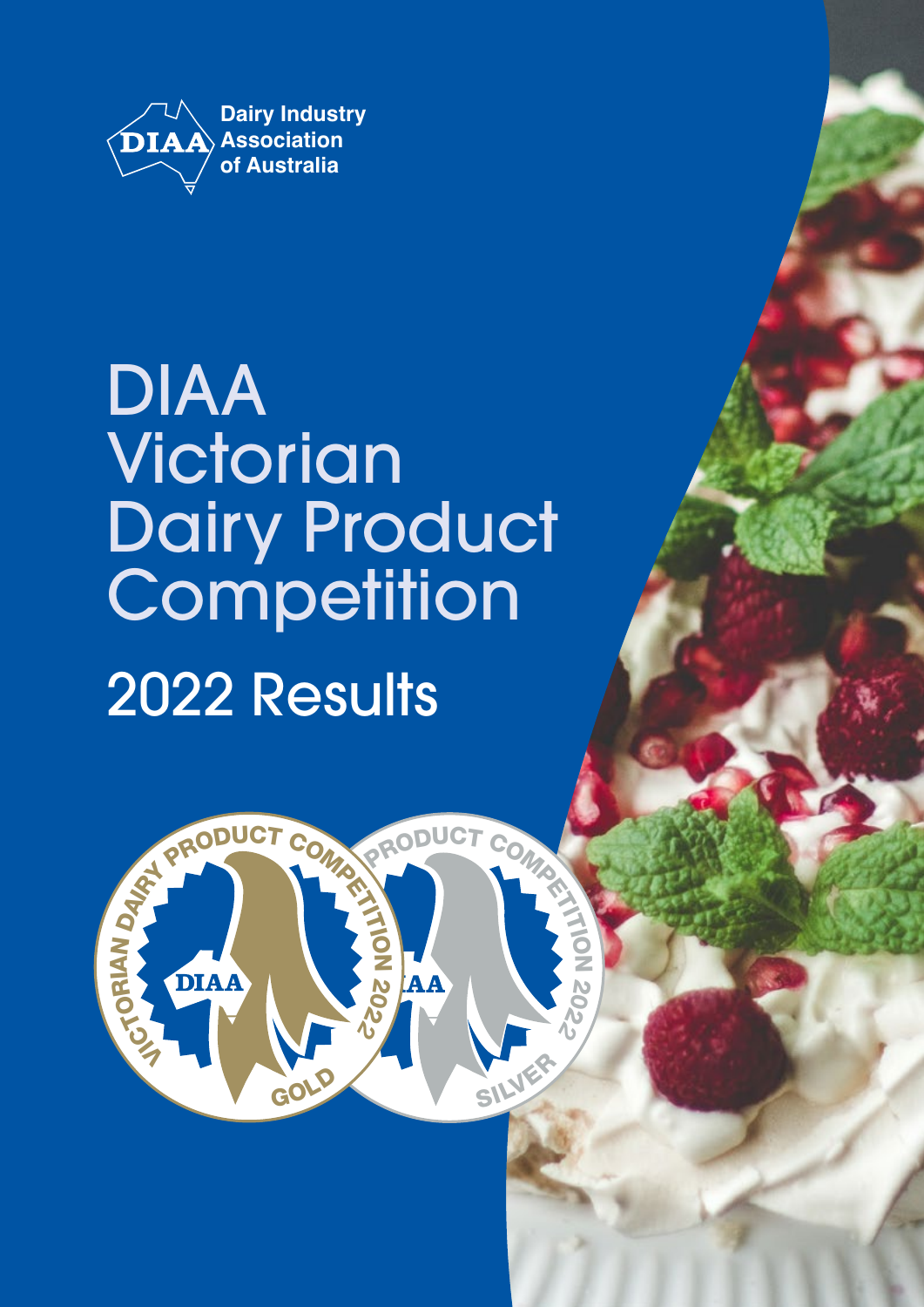# **Welcome**

to the 2022 DIAA Victorian Dairy Product Awards Booklet

In this booklet you will find products awarded Gold and Silver medals across 111 product classes.

A list of Sponsored Trophy Awards for Best in Category appear on [page 4 to 5](#page-3-0).

Product awards by Class begin o[n page 6](#page-5-0).

Thank you to all who entered the 2022 DIAA Victorian Dairy Product Competition. We know it takes time, but this time is well worth it. We would also like to acknowledge our Judges, whose knowledge and skill are invaluable.

Thank you, **DIAA Victoria Committee**

## Contents of Classes

#### **CLASS PAGE**

| 1  |                                                     |
|----|-----------------------------------------------------|
| 2  |                                                     |
| 3  | Consumer Pack Butter - Salted or Unsalted Pats      |
| 4  | Consumer Pack Butter - Salted or Unsalted Pats      |
| 5  | <u> 1989 - Johann Barnett, martin e</u>             |
| 6  |                                                     |
| 7  |                                                     |
| 8  |                                                     |
| 9  |                                                     |
| 10 | Consumer Pack - Reduced Fat Cheddar Cheese  7       |
| 11 | Consumer Pack - Mild/Matured Cheddar Cheese 7       |
| 12 | Consumer Pack - Vintage Cheddar Cheese 8            |
| 13 |                                                     |
| 14 |                                                     |
| 15 |                                                     |
| 16 |                                                     |
| 17 | Very Hard Cheese - Retail Portion Pack 8            |
| 18 | Pasta Filata Cheese (Stretched Curd) Soft Type (Can |
| 19 | Pasta Filata Cheese (Stretched Curd) Pizza Type 9   |
| 20 |                                                     |
| 21 |                                                     |
| 22 | Cheese, With Eyes, Ripened by Bacteria 9            |
| 23 | Fetta Cheese - Natural (Oil Free)  10               |
| 24 |                                                     |
| 25 |                                                     |
| 26 | Cheese, Smear Ripened, Washed or Mixed Rind10       |
| 27 |                                                     |
| 28 | Cheese, White Mould Ripened - Camembert Style 11    |
| 29 | Cheese, White Mould Ripened - Brie Style 11         |
| 30 | Soft Cheese, Not Mould Ripened, Not Flavoured  11   |
| 31 |                                                     |
| 32 | Ricotta - Baked (May Include Flavours)  12          |
| 33 |                                                     |
| 34 | Cottage Cheese Types - With Additives  12           |
| 35 |                                                     |
| 36 | Cheese with Flavours - Other than Fruit 12          |
| 37 |                                                     |
| 38 | Club Cheese - Not Flavoured 12                      |
| 39 |                                                     |
| 40 |                                                     |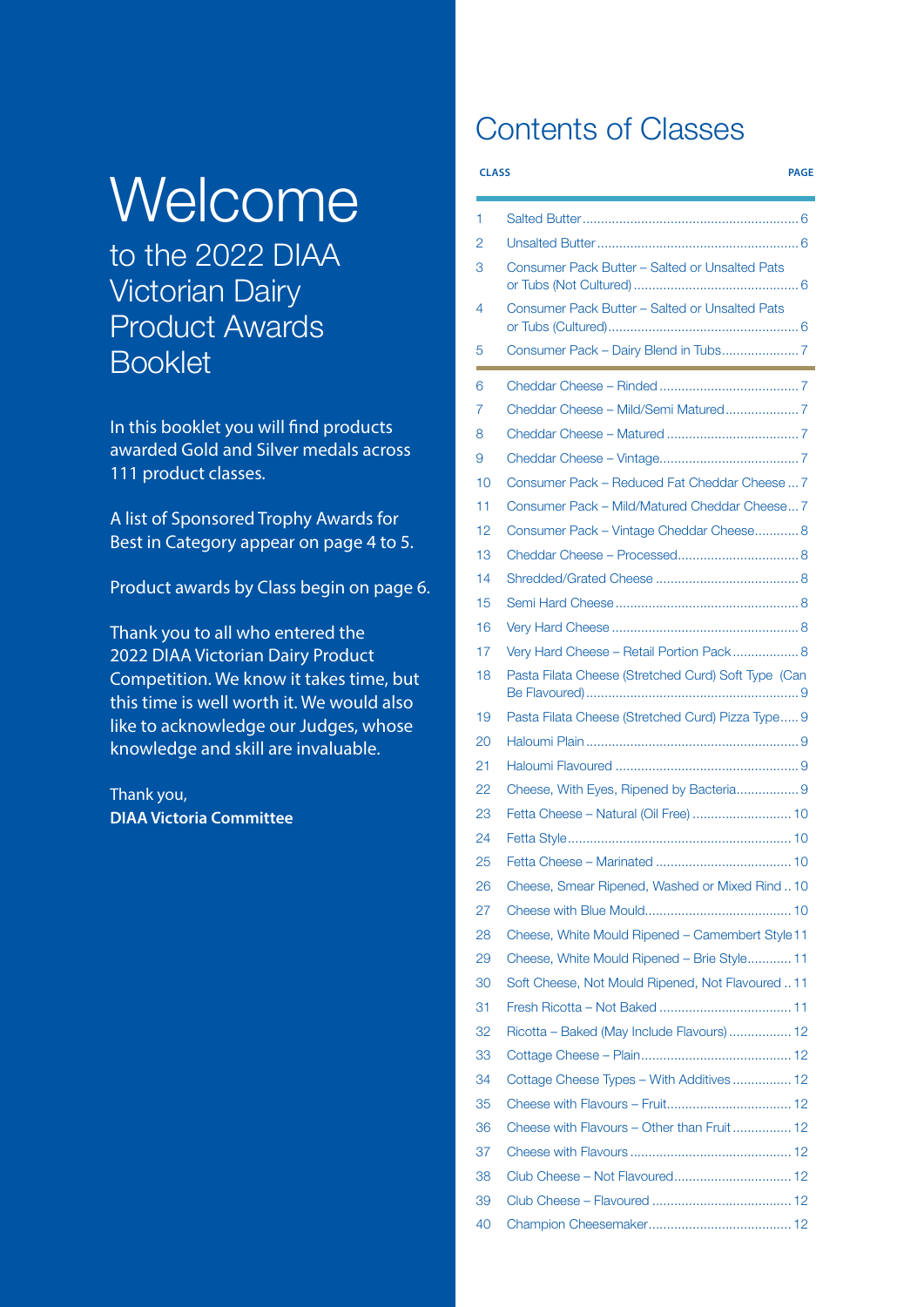#### **CLASS PAGE CLASS PAGE**

|  | u.    |    | × |
|--|-------|----|---|
|  | _____ | n, |   |
|  |       |    |   |
|  |       |    |   |

| 41 | Dairy Dips - Neufchatel or Cream Cheese             |
|----|-----------------------------------------------------|
| 42 | Dairy Dips - Other Dairy Base  13                   |
| 43 | Full Cream Milk Powder (Spray Process)  13          |
| 44 | Skim Milk Powder (Spray Process)  13                |
| 45 | Buttermilk Powder (Spray Process)  13               |
| 46 |                                                     |
| 47 |                                                     |
| 48 |                                                     |
| 49 | Yoghurt - Natural (Set) - Low Fat  15               |
| 50 |                                                     |
| 51 | Yoghurt - Greek Style - Flavoured, 5% Fat           |
| 52 | Yoghurt - Greek Style - Flavoured, Above 5% Fat. 15 |
| 53 |                                                     |
| 54 | Yoghurt - Flavoured (Set or Not Stirred) 16         |
| 55 |                                                     |
| 56 | Yoghurt - Flavoured (Stirred) - Low Fat  17         |
| 57 |                                                     |
| 58 |                                                     |
| 59 | Pasteurised (Non-Homogenised) Milk 17               |
| 60 |                                                     |
| 61 |                                                     |
| 62 | Modified Milk Beverage - With Additives  18         |
| 63 |                                                     |
| 64 | Flavoured Milk - Chocolate - Full Fat 18            |
| 65 | Flavoured Milk - Chocolate - Reduced Fat 18         |
| 66 | Flavoured Milk - Coffee - Full Fat  18              |
| 67 | Flavoured Milk - Coffee - Reduced Fat  18           |
| 68 | Flavoured Milk - Flavours other than Chocolate      |
| 69 | Flavoured Milk - Flavours other than Chocolate      |
| 70 | UHT Milk - Full Fat - Not Flavoured 19              |
| 71 | UHT Milk - Other - Not Flavoured  19                |
| 72 |                                                     |
| 73 |                                                     |
| 74 | Thickened Cream with Stabilisers or Thickeners 19   |
| 75 | Thickened Cream – Reduced Fat, with Stabilisers or  |
| 76 |                                                     |
| 77 |                                                     |
|    |                                                     |

| 78  |                                                           |
|-----|-----------------------------------------------------------|
| 79  | Non-Frozen Dairy Dessert Including Cheesecakes            |
| 80  | Any Dairy Product - Consumer Pack - Innovation            |
| 81  |                                                           |
| 82  |                                                           |
| 83  | Standard Ice-Cream/Gelati - Other than Vanilla or         |
| 84  | Premium Ice-Cream/Gelati - Without Inclusions,            |
| 85  | Premium Ice-Cream/Gelati - Without Inclusions,            |
| 86  | Premium Ice-Cream/Gelati - Without Inclusions,            |
| 87  | Premium Ice-Cream/Gelati - With Inclusions, Vanilla<br>21 |
| 88  | Premium Ice-Cream/Gelati - With Inclusions, Single        |
| 89  | Premium Ice-Cream/Gelati - With Inclusions, Multi-        |
| 90  |                                                           |
| 91  |                                                           |
| 92  | Novelty Ice-Cream - Other (Cones, etc.)  22               |
| 93  |                                                           |
| 94  |                                                           |
| 95  |                                                           |
| 96  |                                                           |
| 97  |                                                           |
| 98  |                                                           |
| 99  |                                                           |
| 100 |                                                           |
| 101 | Goat Cheese - Mould and Surface Ripened 23                |
| 102 |                                                           |
| 103 |                                                           |
| 104 | Yoghurt - Natural or Flavoured - Made from Other          |
| 105 |                                                           |
| 106 |                                                           |
| 107 |                                                           |
| 108 |                                                           |
| 109 |                                                           |
| 110 |                                                           |
| 111 |                                                           |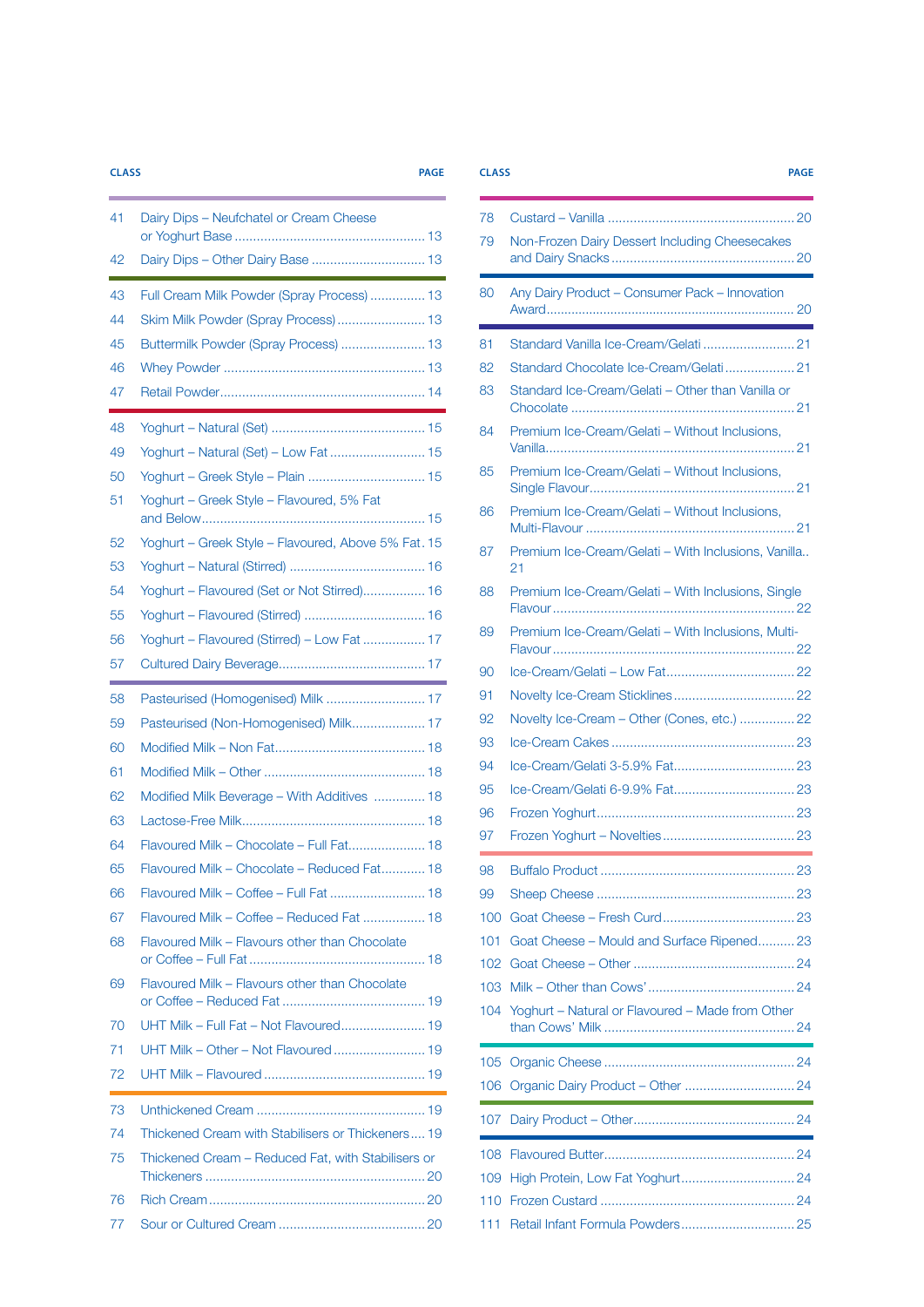# <span id="page-3-0"></span>Sponsored Trophy Awards

## Best in Category

| <b>Trophy Name and description</b>                                                                        | <b>Factory</b>                      | <b>Brand / Flavour / Type</b>                                  |
|-----------------------------------------------------------------------------------------------------------|-------------------------------------|----------------------------------------------------------------|
| <b>Trescal Award</b><br>Most successful exhibitor - minimum 6 entries                                     | <b>Meredith Dairy</b>               |                                                                |
| <b>IXOM Award</b><br>Most outstanding show exhibit (classes 1 to 111)                                     | <b>Berrys Creek Gourmet Cheese</b>  | <b>Berrys Creek Gourmet Cheese</b><br><b>Riverine Blue</b>     |
| <b>Vic Stafford Perpetual Cup &amp; Award</b><br>Highest scoring salted butter<br>(Class 1 & 2)           | <b>Australian Consolidated Milk</b> | <b>ACM Unsalted Butter</b>                                     |
| Amcor Flexibles Asia Pacific NZ Award<br>Highest scoring cheddar cheese - semi matured<br>(Class 7)       | Fonterra Australia - Stanhope       | Fonterra Bulk Cheese Mild/Semi<br><b>Mature Cheddar Cheese</b> |
| Tetra Pak Award<br>Highest scoring cheddar cheese - matured<br>(Class 8)                                  | <b>Australian Consolidated Milk</b> | <b>ACM Cheddar Cheese Matured</b>                              |
| Amcor Flexibles Asia Pacific NZ Award<br>Highest scoring cheddar cheese - vintage<br>(Class 9)            | Fonterra Australia - Stanhope       | Fonterra Bulk Cheese Vintage<br><b>Cheddar Cheese</b>          |
| <b>Chy-Max Cup</b><br>Highest scoring cheddar cheese<br>(Classes 6 to 9)                                  | Fonterra Australia - Stanhope       | Fonterra Bulk Cheese Mild/Semi<br>Mature Cheddar Cheese        |
| <b>Multivac Award</b><br>Highest scoring consumer pack cheddar cheese<br>(Classes 10 to 12)               | Fonterra Brands Australia           | <b>Westacre Tasty Slice</b>                                    |
| <b>Additive Solutions Award</b><br>Highest scoring soft/fresh cheese<br>(Classes 30-37)                   | Alba Cheese Manufacturing           | Ricotta                                                        |
| <b>Cheeselinks Award</b><br>Highest scoring very hard cheese<br>(Classes 16 and 17)                       | <b>Floridia Cheese</b>              | Floridia Cheese Chilli                                         |
| <b>Sealed Air Award</b><br>Highest scoring cheese, smear ripened or washed<br>and mixed rind (Classes 26) | Yarra Valley Dairy                  | Yarra Valley Dairy Hubert's                                    |
| <b>Aggreko Award</b><br>Highest scoring cheese with blue mould<br>(Class 27)                              | Berrys Creek Gourmet Cheese         | Berrys Creek Gourmet Cheese<br>Mossvale Blue                   |
| <b>Aggreko Award</b><br>Highest scoring cheese, white mould ripened<br>(Classes 28 and 29)                | <b>St David Dairy</b>               | St David Dairy Triple Cream<br>Camembert                       |
| <b>WR &amp; D Wells Award</b><br>Highest scoring club cheese<br>(Classes 38 to 39)                        | Yea Brand Dairy                     | Yea Brand Vintage Club Cheddar                                 |
| <b>Ecolab Award</b><br>Highest scoring pasteurised (homogenised) milk<br>(Class 58 - 59)                  | Kyvalley Dairy - Geelong Site       | <b>Geelong Dairy Full Cream Milk</b>                           |
| <b>IFF Award</b><br>Highest scoring flavoured milk - chocolate<br>(Class 64 & 65)                         | Kyvalley Dairy Group                | Kiewa Country Chocolate<br><b>Flavoured Milk</b>               |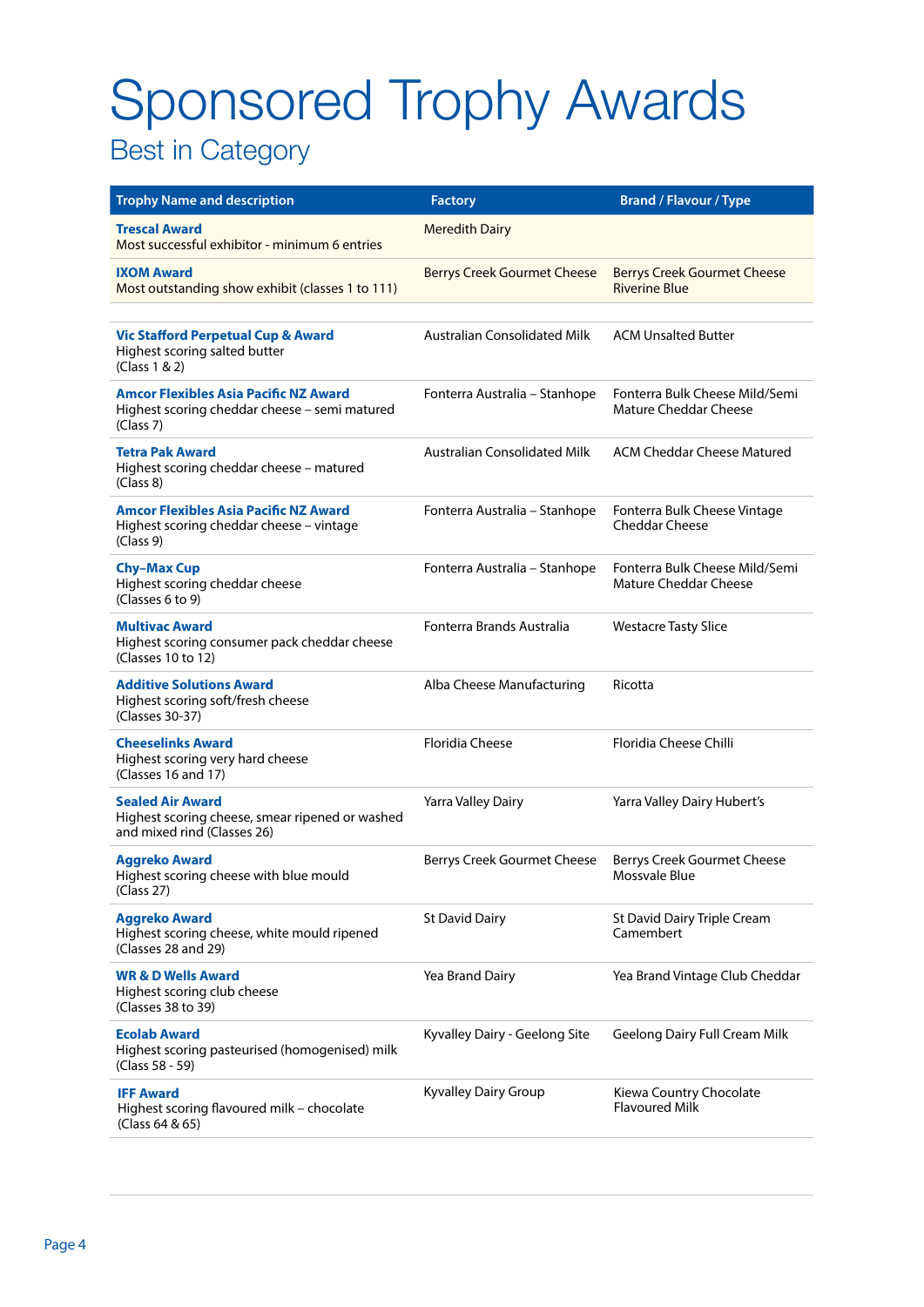

| <b>Trophy Name and description</b>                                                                                   | <b>Factory</b>                     | <b>Brand / Flavour / Type</b>                              |
|----------------------------------------------------------------------------------------------------------------------|------------------------------------|------------------------------------------------------------|
| <b>Process Partners Award</b><br>Highest scoring flavoured milk - coffee<br>(Class 66 & 67)                          | Kyvalley Dairy Group               | Kiewa Country Iced Coffee<br>Double Shot Flavoured Milk    |
| <b>Ecolab Trophy</b><br>Highest scoring flavoured milk<br>(Classes 64 - 69)                                          | Kyvalley Dairy Group               | Kiewa Country Iced Coffee<br>Double Shot Flavoured Milk    |
| <b>Pact Group Award</b><br>Highest scoring thickened cream<br>(Class 74 and 75)                                      | <b>Bulla Dairy Foods</b>           | <b>Bulla Double Thick Cream</b>                            |
| <b>Sensient Technologies Australia Award</b><br>Highest scoring standard vanilla ice-cream<br>(Class 81)             | <b>Bulla Dairy Foods</b>           | Bulla Creamy Classic Vanilla Ice<br>Cream                  |
| <b>Ingredion Australia Award</b><br>Highest scoring standard ice-cream other than<br>vanilla or chocolate (Class 83) | <b>Gundowring Fine Foods</b>       | <b>Gundowring Finest Ice Cream</b><br>Raspberry            |
| <b>The Product Makers Award</b><br>Highest scoring premium ice-cream/gelati<br>(Classes 84 - 89)                     | <b>Gundowring Fine Foods</b>       | <b>Gundowring Finest Ice Cream</b><br>Lemon Curd           |
| <b>RISQ Resolution Award</b><br>Highest scoring non-bovine product<br>(Class 98 - 104)                               | Berrys Creek Gourmet Cheese        | Berrys Creek Gourmet Cheese<br><b>Riverine Blue</b>        |
| <b>Tetra Pak Award</b><br>Highest Scoring UHT milk<br>(Class 70-72)                                                  | Saputo Dairy Australia             | Devondale Semi Skim Milk                                   |
| <b>Jasol Award</b><br>Highest scoring consumer pack butter pats/tubs<br>(Classes 3 and 4)                            | Bega - Koroit                      | Dairy Farmers Salted Butter 250g                           |
| <b>Foss Award</b><br>Highest scoring fetta cheese<br>(Classes 23 to 25)                                              | The Riverina Dairy                 | The Riverina Dairy Greek Style<br><b>Fetta Basil Pesto</b> |
| <b>Aggreko Award</b><br>Highest scorring modified milk<br>(Classes 60 to 63)                                         | <b>St David Dairy</b>              | St David Dairy Reduced Fat Milk                            |
| <b>ProAnalytic Award</b><br>Highest scoring cream<br>(Classes 72 to 76)                                              | <b>Bulla Dairy Foods</b>           | <b>Bulla Double Thick Cream</b>                            |
| <b>Trescal Award</b><br>Highest scoring powder<br>(Classes 43 to 47)                                                 | <b>West Dairy</b>                  | <b>AOWANGTE Full Cream Milk</b><br>Powder                  |
| <b>IFF Award</b><br>Highest scoring yoghurt<br>(Classes 48 to 57)                                                    | The Riverina Dairy                 | The Riverina Dairy Natural<br>Yoghurt                      |
|                                                                                                                      |                                    |                                                            |
| <b>Tate &amp; Lyle Award</b><br><b>Overall Milk Champion</b><br>(Classes 59 - 71, 103 and 106)                       | <b>St David Dairy</b>              | <b>St David Dairy Reduced Fat</b><br>Reduced               |
| <b>Cheetham Salt</b><br><b>Overall Cheese Champion</b>                                                               | <b>Berrys Creek Gourmet Cheese</b> | <b>Berrys Creek Gourmet Cheese</b><br><b>Riverine Blue</b> |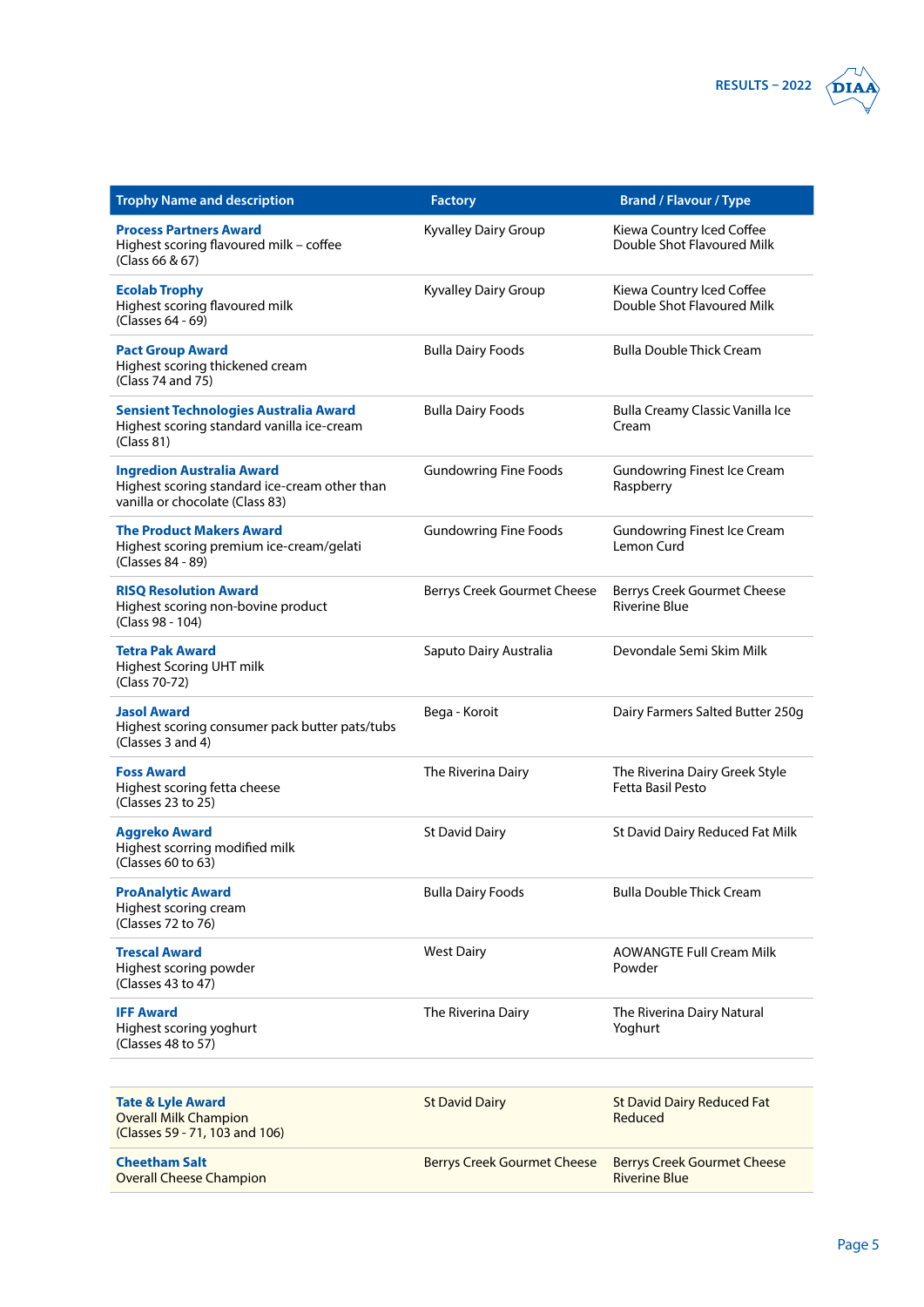## <span id="page-5-0"></span>2022 DIAA Victoria Dairy Product Awards by Class

| Class <sub>1</sub> | <b>Salted Butter</b>                      |                                     |        |
|--------------------|-------------------------------------------|-------------------------------------|--------|
| Silver             | <b>ACM Salted Butter</b>                  | <b>Australian Consolidated Milk</b> | 17.5   |
|                    |                                           |                                     |        |
| Class 2            | <b>Unsalted Butter</b>                    |                                     |        |
| Gold               | <b>ACM Unsalted Butter</b>                | <b>Australian Consolidated Milk</b> | 18     |
| Silver             | Fonterra Bulk Butter Unsalted             | Fonterra Australia - Cobden         | 17.667 |
| Silver             | Gippsland Jersey Butter - Unsalted Sheets | Gippsland Jersey                    | 17.167 |

| <b>Class 3</b><br><b>Consumer Pack Butter - Salted or Unsalted Pats or Tubs (Not Cultured)</b> |                                            |                                     |        |  |
|------------------------------------------------------------------------------------------------|--------------------------------------------|-------------------------------------|--------|--|
| Gold                                                                                           | Dairy Farmers Salted Butter 250g           | Bega - Koroit                       | 18.167 |  |
| Silver                                                                                         | Western Star Butter Unsalted               | Fonterra Australia - Cobden         | 17.833 |  |
| Silver                                                                                         | <b>Beautifully Butterfully Unsalted</b>    | Fonterra Brands Australia Pty Ltd   | 17.5   |  |
| Silver                                                                                         | Beautifully Butterfully Salted 250gm       | Fonterra Brands Australia Pty Ltd   | 16.833 |  |
| Silver                                                                                         | Beautifully Butterfully Salted 500gm       | Fonterra Brands Australia Pty Ltd   | 16.833 |  |
| Silver                                                                                         | <b>TOMC Unsalted Butter</b>                | <b>Australian Consolidated Milk</b> | 16.667 |  |
| Silver                                                                                         | Western Star Butter Salted                 | Fonterra Australia - Cobden         | 16.5   |  |
| Silver                                                                                         | Dairy Farmers Salted Butter 500g           | Bega - Koroit                       | 16.167 |  |
| Silver                                                                                         | Devondale Salted Butter                    | Saputo Dairy Australia              | 16.167 |  |
| Silver                                                                                         | <b>TOMC Salted Butter</b>                  | <b>Australian Consolidated Milk</b> | 16.167 |  |
| Silver                                                                                         | <b>Tatura Salted Butter</b>                | Bega - Koroit                       | 16     |  |
| Silver                                                                                         | ALDI Beautifully Butterfully Butter Salted | Fonterra Australia - Cobden         | 16     |  |
|                                                                                                | Dairy Farmers Unsalted Butter 250g         | Bega - Koroit                       |        |  |
|                                                                                                | Dairy Farmers Unsalted Butter 500g         | Bega - Koroit                       |        |  |
|                                                                                                | Great Ocean Road Butter With Sea Salt      | Saputo Dairy Australia              |        |  |
|                                                                                                | Great Ocean Road Unsalted Butter           | Saputo Dairy Australia              |        |  |

| Class <sub>4</sub> | <b>Consumer Pack Butter - Salted or Unsalted Pats or Tubs (Cultured)</b> |                             |        |
|--------------------|--------------------------------------------------------------------------|-----------------------------|--------|
| Gold               | Western Star Cultured Butter                                             | Fonterra Australia - Cobden | 18     |
| Silver             | <b>Girgar Cultured Butter</b>                                            | Fonterra Australia - Cobden | 16.833 |
| Silver             | LardAss Cultured Butter Unsalted                                         | Lard Ass Butter             | 16.667 |
|                    | St David Dairy Cultured Unsalted                                         | <b>St David Dairy</b>       | 15.833 |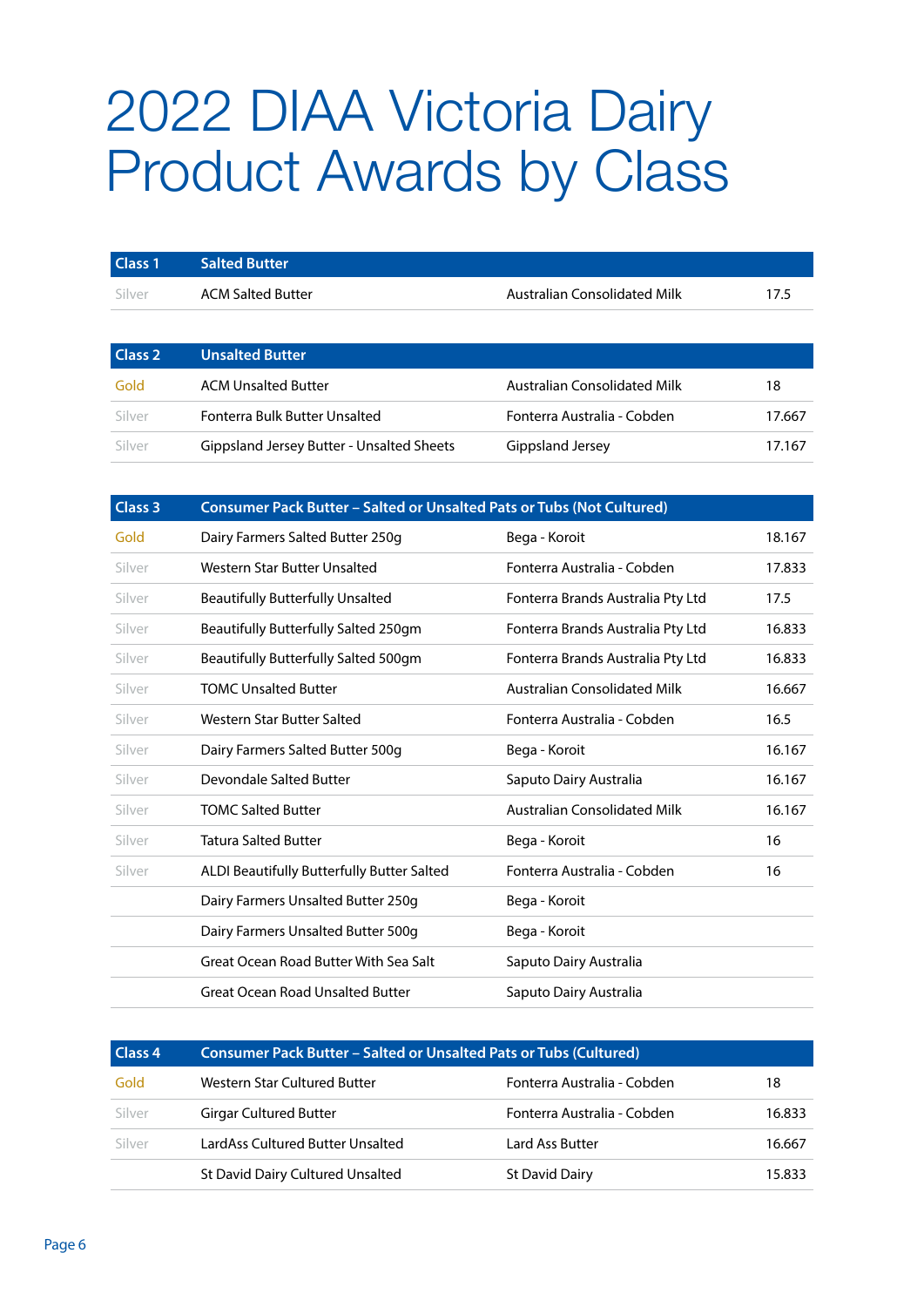### **RESULTS – 2022 DIAA**

<span id="page-6-0"></span>

| <b>Class 5</b> | <b>Consumer Pack - Dairy Blend in Tubs</b>              |                                   |        |
|----------------|---------------------------------------------------------|-----------------------------------|--------|
| Silver         | Western Start Traditional Dairy Blend                   | Fonterra Australia - Cobden       | 17.333 |
| Silver         | Devondale Dairy Soft Blend                              | Saputo Dairy Australia            | 17     |
| Silver         | ALDI Beautifully Butterfully Traditional<br>Dairy Blend | Fonterra Australia - Cobden       | 16.833 |
| Silver         | <b>Beautifully Butterfully Blend Tub</b>                | Fonterra Brands Australia Pty Ltd | 16.333 |

### **Class 6 Cheddar Cheese – Rinded**

#### No entries

| Class <sub>7</sub> | Cheddar Cheese – Mild/Semi Matured |                                     |        |
|--------------------|------------------------------------|-------------------------------------|--------|
| Gold               | <b>Bulk Cheese</b>                 | Fonterra Australia – Stanhope       | 18.167 |
| Silver             | ACM Cheddar Cheese                 | <b>Australian Consolidated Milk</b> | 17.167 |

| Class 8  | <b>Cheddar Cheese - Matured</b> |                               |        |
|----------|---------------------------------|-------------------------------|--------|
| - Silver | ACM Cheddar Cheese Matured      | Australian Consolidated Milk  | 17.167 |
| Silver   | <b>Bulk Cheese Matured</b>      | Fonterra Australia – Stanhope | 17     |

| Class 9 | <b>Cheddar Cheese - Vintage</b> |                               |      |
|---------|---------------------------------|-------------------------------|------|
| Silver  | <b>Bulk Cheese Vintage</b>      | Fonterra Australia – Stanhope | 17.5 |

| Class 10 | <b>Consumer Pack - Reduced Fat Cheddar Cheese</b> |                        |        |
|----------|---------------------------------------------------|------------------------|--------|
| Silver   | Westacre Natural Tasty Light Cheese Slices        | Saputo Dairy Australia | 17.167 |
| Silver   | Westacre Light Cheese Block                       | Saputo Dairy Australia | 16.5   |

| Class 11 | <b>Consumer Pack - Mild/Matured Cheddar Cheese</b> |                                   |        |
|----------|----------------------------------------------------|-----------------------------------|--------|
| Gold     | Westacre                                           | Fonterra Brands Australia Pty Ltd | 18     |
| Silver   | Westacre 250gm                                     | Fonterra Brands Australia Pty Ltd | 17.333 |
| Silver   | <b>Westacre Colby Cheese Block</b>                 | Saputo Dairy Australia            | 17.333 |
| Silver   | <b>Westacre Colby Cheese Slices</b>                | Saputo Dairy Australia            | 17.333 |
| Silver   | Westacre 500gm                                     | Fonterra Brands Australia Pty Ltd | 17     |
| Silver   | Westacre Block 1kg                                 | Fonterra Brands Australia Pty Ltd | 16.833 |

*Throughout this booklet, entries that did not receive Gold or Silver are listed in alphabetical order in their entered classes.*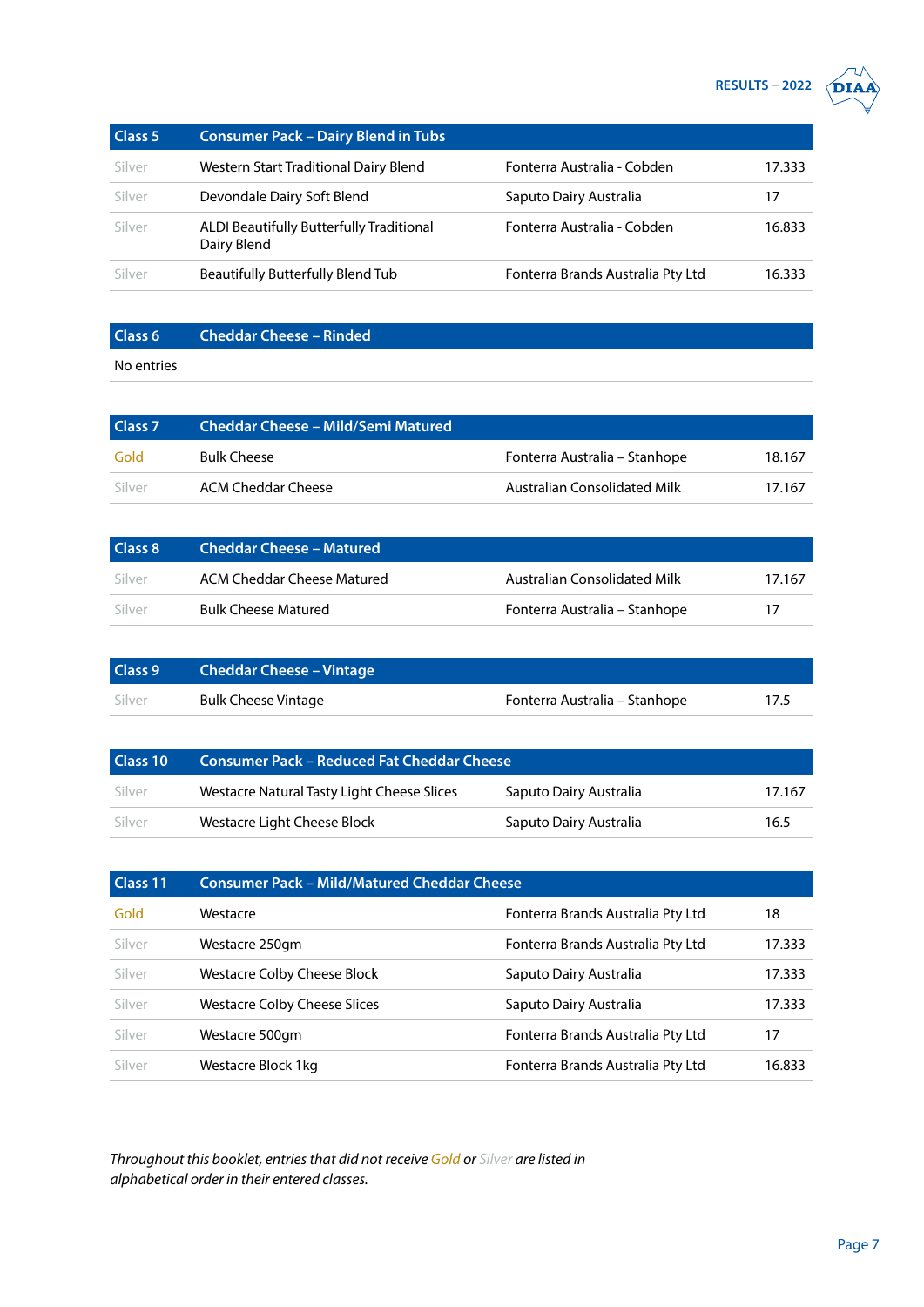<span id="page-7-0"></span>

#### **DIAA VIC DIAA VICTORIAN DAIRY PRODUCT COMPETITION**

| Class 12 | <b>Consumer Pack - Vintage Cheddar Cheese</b> |                                   |        |
|----------|-----------------------------------------------|-----------------------------------|--------|
| Silver   | <b>Westacre Extra Tasty</b>                   | Fonterra Brands Australia Pty Ltd | 17.5   |
| Silver   | Emporium Selection 36 Month Aged Cheddar      | Saputo Dairy Australia            | 17.333 |
| Silver   | Westacre Vintage Slice                        | Fonterra Brands Australia Pty Ltd |        |

#### **Class 13 Cheddar Cheese – Processed**

| Class 14 | <b>Shredded/Grated Cheese</b>                             |                                   |        |
|----------|-----------------------------------------------------------|-----------------------------------|--------|
| Silver   | Cheer Parma Blend                                         | Saputo Dairy Australia            | 17.667 |
| Silver   | Westacre Shredded Parmesan                                | <b>Fresh Cheese Company</b>       | 17     |
| Silver   | Caboolture Mozzarella                                     | Saputo Dairy Australia            | 16.667 |
| Silver   | Westacre Pizza Shred                                      | Fonterra Brands Australia Pty Ltd | 16.5   |
| Silver   | Westacre Tasty Shred                                      | Fonterra Brands Australia Pty Ltd | 16.5   |
| Silver   | Westacre Tasty Light Shredded Cheddar<br>Cheese - Low Fat | Saputo Dairy Australia            | 16.5   |
|          | Westacre Tasty Shred                                      | Fonterra Brands Australia Pty Ltd |        |

| Class 15 | <b>Semi Hard Cheese</b>                       |                                 |      |
|----------|-----------------------------------------------|---------------------------------|------|
| Gold     | Floridia Cheese Cassalingo                    | Floridia Cheese                 | 18   |
| Silver   | Floridia Cheese Fresh Pecorino                | Floridia Cheese                 | 17.5 |
|          | <b>Bassine Speciality Cheese Farmhouse</b>    | <b>Bassine Specialty Cheese</b> |      |
|          | <b>Bassine Speciality Cheese Glen Forbers</b> | <b>Bassine Specialty Cheese</b> |      |

| Class 16 | <b>Very Hard Cheese</b>         |                                     |        |
|----------|---------------------------------|-------------------------------------|--------|
| Gold     | Floridia Cheese Chilli Pecorino | <b>Floridia Cheese</b>              | 18     |
| Silver   | <b>Floridia Cheese Pecorino</b> | <b>Floridia Cheese</b>              | 17.667 |
| Silver   | Alba Cheese Pecorino            | Alba Cheese Manufacturing           | 17.333 |
| Silver   | Europa Cheese Pecorino          | Europa Cheese (Quality Dairy Foods) | 17.167 |
| Silver   | Floridia Cheese Pecorino Pepato | <b>Floridia Cheese</b>              | 17     |
| Silver   | Westacre Parmesan               | Fonterra Brands Australia Pty Ltd   | 17     |
| Silver   | <b>Bulk Cheese Parmesan</b>     | Fonterra Australia - Stanhope       | 16.667 |
|          | Alba Cheese Parmesan Cheese     | Alba Cheese Manufacturing           |        |

| Class 17 | Very Hard Cheese - Retail Portion Pack |                 |        |
|----------|----------------------------------------|-----------------|--------|
| Silver   | Floridia Cheese Pecorino Chilli Wedge  | Floridia Cheese | 17.833 |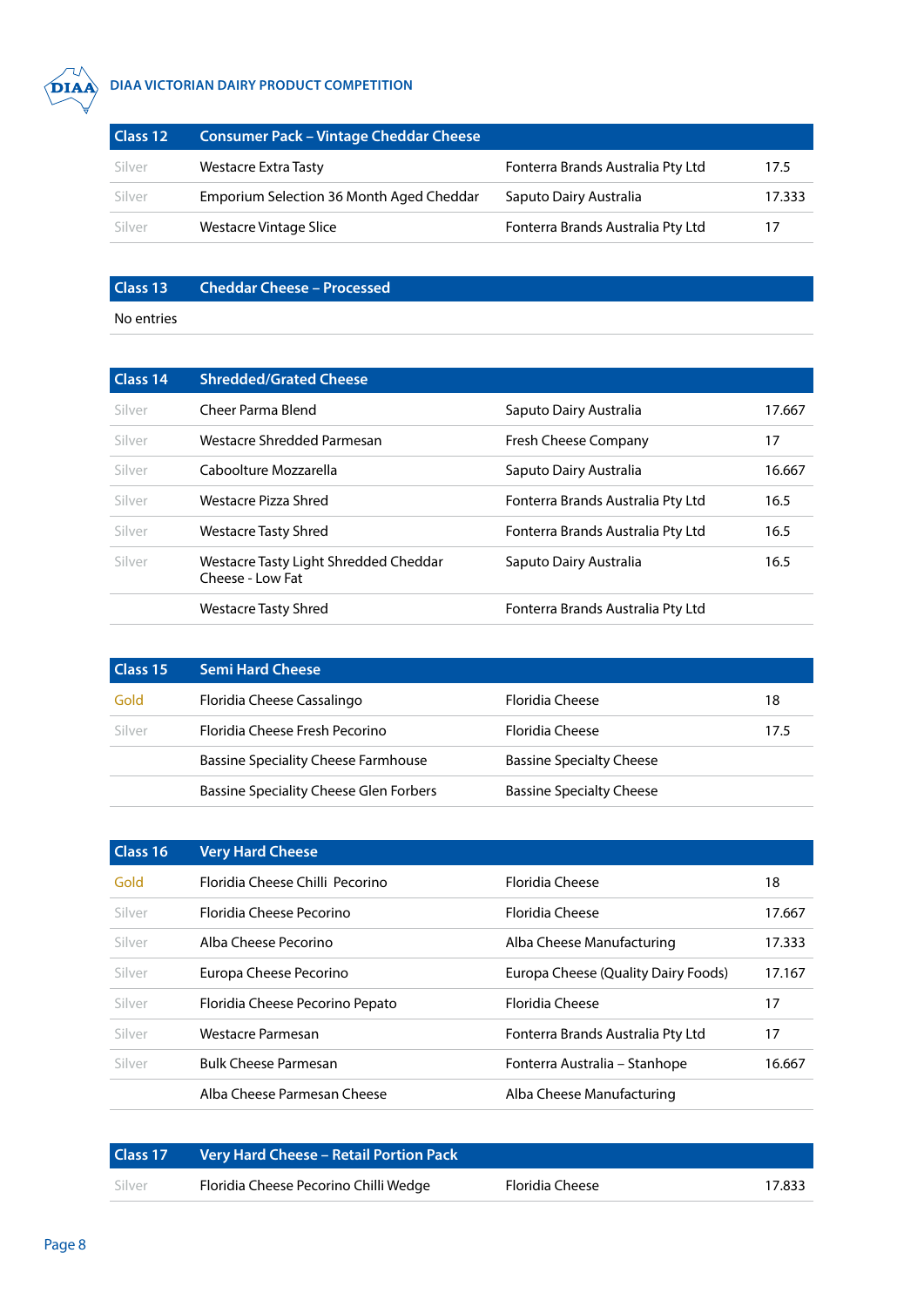#### **RESULTS – 2022 DIAA**



<span id="page-8-0"></span>

| Class 18 | Pasta Filata Cheese (Stretched Curd) Soft Type (Can Be Flavoured) |                             |        |
|----------|-------------------------------------------------------------------|-----------------------------|--------|
| Gold     | That's Amore Cheese Burrata                                       | That's Amore Cheese         | 18.167 |
| Gold     | <b>Emporium Selection</b>                                         | Fresh Cheese Company        | 18     |
| Silver   | Floridia Cheese Fiora di Latte                                    | Floridia Cheese             | 17.167 |
| Silver   | Mamma Lucia Cheese Milk Cherries                                  | <b>Fresh Cheese Company</b> | 17     |
| Silver   | Mamma Lucia Cheese Bocconcini                                     | <b>Fresh Cheese Company</b> | 16.833 |

| Class 19 | Pasta Filata Cheese (Stretched Curd) Pizza Type |                               |    |
|----------|-------------------------------------------------|-------------------------------|----|
| Gold     | <b>Bulk Cheese Mozzarella</b>                   | Fonterra Australia – Stanhope | 18 |
| Gold     | Alba Cheese Provolone                           | Alba Cheese Manufacturing     | 18 |
| Silver   | Floridia Cheese Provolette                      | Floridia Cheese               | 17 |
|          | Floridia Cheese Mozzarella Loaf                 | <b>Floridia Cheese</b>        |    |
|          | Mamma Lucia Cheese Mozzarella                   | <b>Fresh Cheese Company</b>   |    |

| Class 20 | <b>Haloumi Plain</b>                         |                      |        |
|----------|----------------------------------------------|----------------------|--------|
| Gold     | Floridia Cheese Haloumi                      | Floridia Cheese      | 18.333 |
| Gold     | The Riverina Dairy Cyprus Style Haloumi 180g | The Riverina Dairy   | 18.167 |
| Silver   | The Riverina Dairy Cyprus Style Haloumi      | The Riverina Dairy   | 17.833 |
| Silver   | Lemnos Haloumi                               | Lemnos Foods         | 17.333 |
| Silver   | Lemnos Reduced Salt Haloumi                  | Lemnos Foods         | 17.333 |
| Silver   | Lemnos Organic Haloumi                       | Lemnos Foods         | 17     |
|          | Mamma Lucia Cheese                           | Fresh Cheese Company |        |

| Class 21 | <b>Haloumi Flavoured</b>                                           |                    |        |
|----------|--------------------------------------------------------------------|--------------------|--------|
| Gold     | The Riverina Dairy Cyprus Style Haloumi<br><b>Basil Infused</b>    | The Riverina Dairy | 18.5   |
| Gold     | The Riverina Dairy Cyprus Style Chunky Jalapeno The Riverina Dairy |                    | 18.333 |
| Gold     | The Riverina Dairy Rolled Haloumi                                  | The Riverina Dairy | 18.167 |
| Silver   | The Riverina Dairy Cyprus Style Haloumi<br>Chilli Infused          | The Riverina Dairy | 16.5   |
| Silver   | The Riverina Dairy Cyprus Style Haloumi<br>– Food Service          | The Riverina Dairy | 16.167 |

### **Class 22 Cheese, With Eyes, Ripened by Bacteria**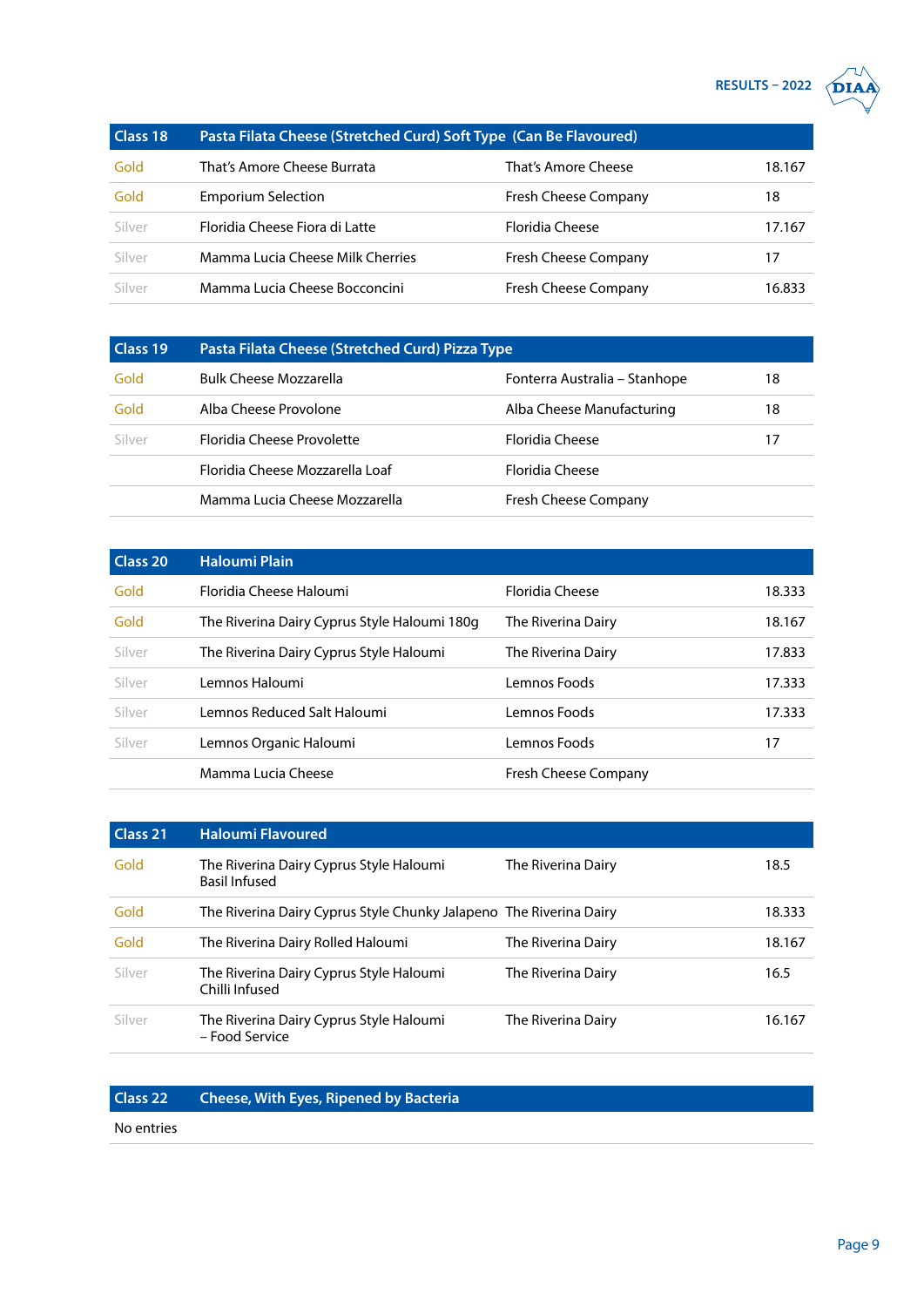<span id="page-9-0"></span>

#### **DIAA VICTORIAN DAIRY PRODUCT COMPETITION**

| Class <sub>23</sub> | <b>Fetta Cheese - Natural (Oil Free)</b> |                    |        |
|---------------------|------------------------------------------|--------------------|--------|
| Silver              | The Riverina Dairy Fetta                 | The Riverina Dairy | 17.5   |
| Silver              | The Riverina Dairy Smooth Fetta          | The Riverina Dairy | 16.833 |
| Silver              | Lemnos Traditional Fetta                 | Lemnos Foods       | 16.5   |
| Silver              | The Riverina Dairy Greek Style Fetta     | The Riverina Dairy | 16.167 |

| Class 24 | <b>Fetta Style</b>                                        |                      |        |
|----------|-----------------------------------------------------------|----------------------|--------|
| Gold     | The Riverina Dairy Greek Style Fetta Basil Pesto          | The Riverina Dairy   | 18.167 |
| Silver   | The Riverina Dairy Greek Style Marinate Olive             | The Riverina Dairy   | 17.5   |
| Silver   | Lemnos Crumbled Fetta                                     | Lemnos Foods         | 17.333 |
| Silver   | Lemnos Crumbled Fetta with Mixed Herbs                    | Lemnos Foods         | 17     |
| Silver   | The Riverina Dairy Greek Style Fetta with<br>Chilli Salsa | The Riverina Dairy   | 16     |
|          | Mamma Lucia Cheese                                        | Fresh Cheese Company |        |

| Class 25 | <b>Fetta Cheese - Marinated</b>                        |                             |        |
|----------|--------------------------------------------------------|-----------------------------|--------|
| Gold     | Yarra Valley Dairy Persian Fetta                       | Yarra Valley Dairy          | 18     |
| Silver   | <b>Emporium Selection Marinated Fetta</b>              | <b>Fresh Cheese Company</b> | 17.333 |
| Silver   | The Provincial Dairy Marinated Fetta<br>Chive & Garlic | Fresh Cheese Company        | 17     |
| Silver   | The Provincial Dairy Marinated Fetta<br>Mediterranean  | Fresh Cheese Company        | 17     |
| Silver   | Lemnos Marinated Fetta - Garlic & Rosemary             | Lemnos Foods                | 17     |
| Silver   | Lemnos Marinated Fetta -Tomato & Olive                 | Lemnos Foods                | 16.667 |
| Silver   | Lemnos Marinated Fetta Tomato & Basil                  | Lemnos Foods                | 16.667 |

| Class 26 | <b>Cheese, Smear Ripened, Washed or Mixed Rind</b> |                    |  |
|----------|----------------------------------------------------|--------------------|--|
| Gold     | Yarra Valley Dairy Hubert's                        | Yarra Valley Dairy |  |

| Class 27 | <b>Cheese with Blue Mould</b>             |                             |        |
|----------|-------------------------------------------|-----------------------------|--------|
| Gold     | Berrys Creek Gourmet Cheese Mossvale Blue | Berrys Creek Gourmet Cheese | 18     |
| Silver   | Berrys Creek Gourmet Cheese Tarwin Blue   | Berrys Creek Gourmet Cheese | 17.667 |
| Silver   | The Riverina Dairy Murray Blue            | The Riverina Dairy          | 17     |
| Silver   | Apostle Whey Cheese Boltes Bonanza        | Apostle Whey Cheese         | 16.5   |
| Silver   | Berrys Creek Gourmet Cheese Oak Blue      | Berrys Creek Gourmet Cheese | 16.5   |
|          | Apostle Whey Cheese Bay of Martyrs        | Apostle Whey Cheese         |        |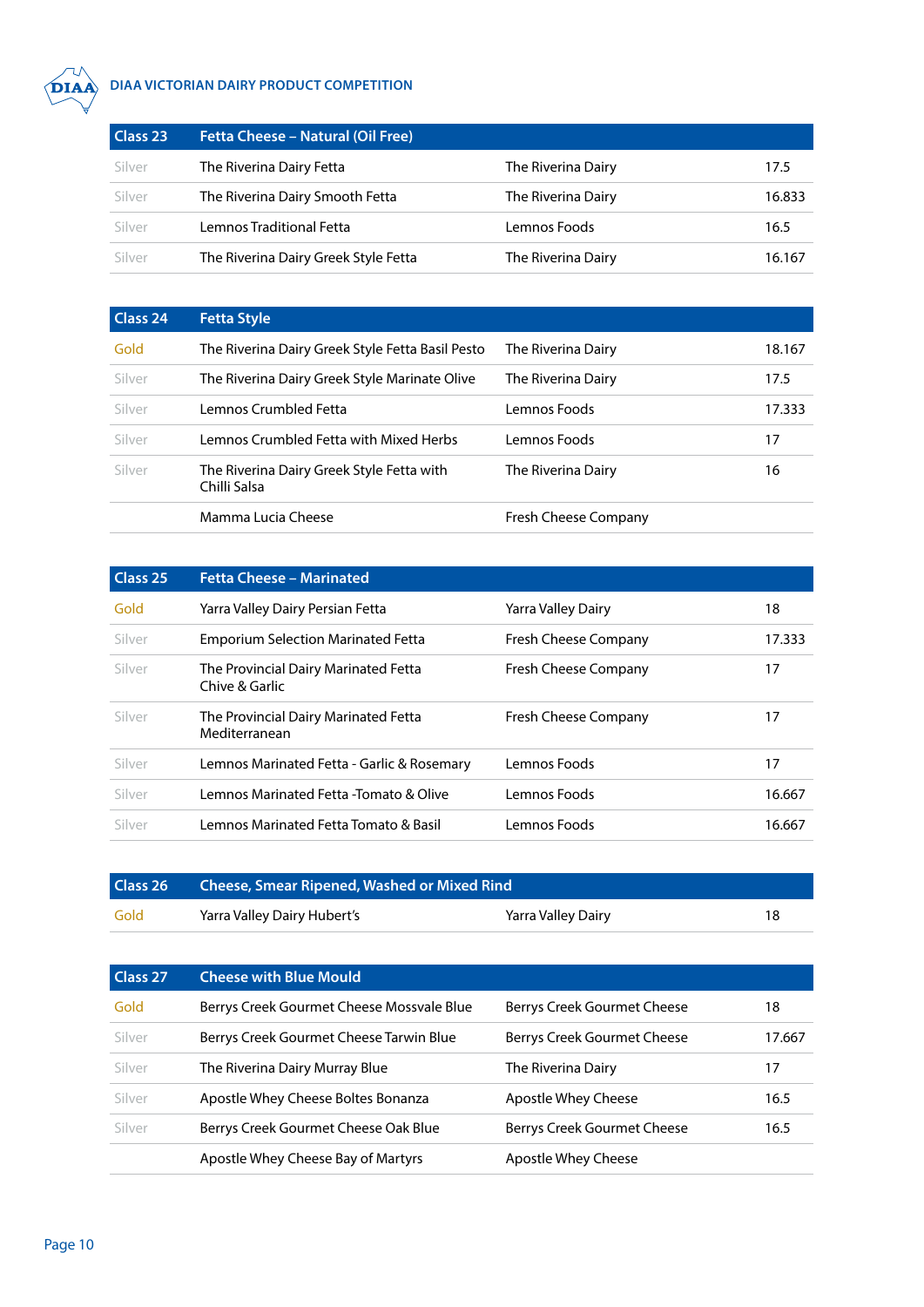### **RESULTS – 2022**  $\overrightarrow{DIAA}$



<span id="page-10-0"></span>

| Class <sub>28</sub> | <b>Cheese, White Mould Ripened - Camembert Style</b> |                                 |        |
|---------------------|------------------------------------------------------|---------------------------------|--------|
| Silver              | St David Dairy Triple Cream Camembert                | <b>St David Dairy</b>           | 17.5   |
| Silver              | Apostle Whey Cheese Southern Briez                   | Apostle Whey Cheese             | 17     |
| Silver              | Yarra Valley Dairy Frederic's                        | Yarra Valley Dairy              |        |
| Silver              | Bassine Speciality Cheese The Cape                   | <b>Bassine Specialty Cheese</b> | 16.167 |

| Class 29 | <b>Cheese, White Mould Ripened - Brie Style</b> |                    |        |
|----------|-------------------------------------------------|--------------------|--------|
| Silver   | St David Dairy Triple Cream Brie                | St David Dairy     | 16.833 |
|          | The Riverina Dairy Ghost Gum                    | The Riverina Dairy |        |
|          | Yarra Valley Dairy White Savourine              | Yarra Valley Dairy |        |

| Class 30 | Soft Cheese, Not Mould Ripened, Not Flavoured |                               |        |
|----------|-----------------------------------------------|-------------------------------|--------|
| Gold     | That's Amore Cheese Stracciatella             | That's Amore Cheese           | 18.5   |
| Gold     | <b>Floridia Cheese Burrata</b>                | <b>Floridia Cheese</b>        | 18.167 |
| Gold     | Pantalica Fresh Pecorino                      | Pantalica Cheese Company      | 18.167 |
| Gold     | Tatura Cream Cheese 2k                        | Tatura Milk Industries        | 18     |
| Silver   | Pantalica Bacio Cheese                        | Pantalica Cheese Company      | 17.5   |
| Silver   | Tatura Cream Cheese 250gm                     | <b>Tatura Milk Industries</b> | 17.333 |
| Silver   | Yarra Valley Dairy Gentle Goat                | Yarra Valley Dairy            | 17     |
| Silver   | Yea Brand Mascarpone                          | Yea Brand Dairy               | 16.5   |
| Silver   | Floridia Cheese Stracciatella                 | <b>Floridia Cheese</b>        | 16.167 |

| Class 31 | Fresh Ricotta - Not Baked            |                                     |        |
|----------|--------------------------------------|-------------------------------------|--------|
| Gold     | Ricotta                              | Alba Cheese Manufacturing           | 18.833 |
| Gold     | That's Amore Cheese Ricotta Delicata | That's Amore Cheese                 | 18.167 |
| Gold     | <b>Emporium Selection</b>            | Fresh Cheese Company                | 18     |
| Gold     | <b>Floridia Cheese Ricotta</b>       | <b>Floridia Cheese</b>              | 18     |
| Silver   | Mamma Lucia Cheese Premium Ricotta   | Fresh Cheese Company                | 16.833 |
| Silver   | Europa Cheese Ricotta                | Europa Cheese (Quality Dairy Foods) | 16.5   |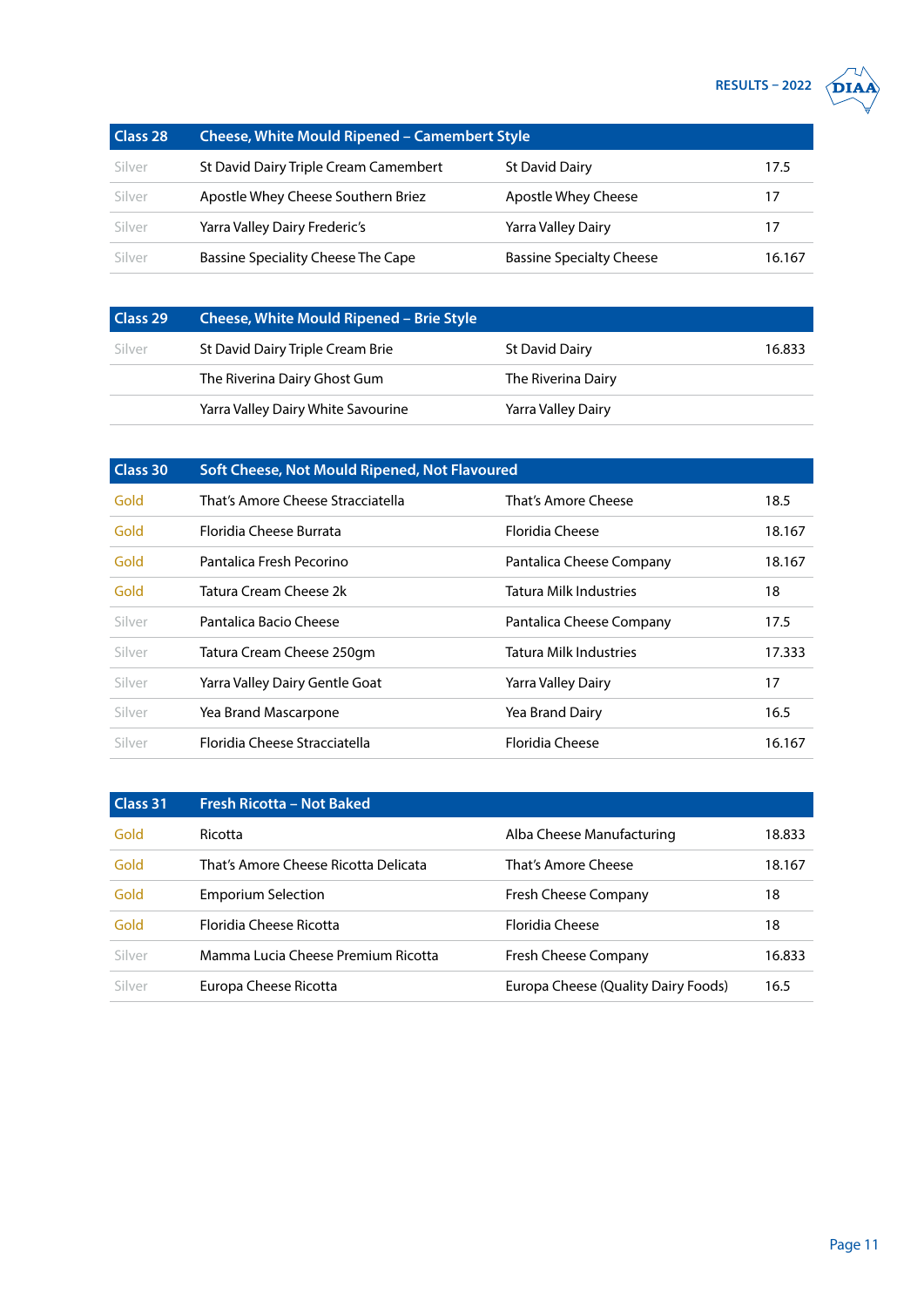<span id="page-11-0"></span>

No entries

No entries

#### **Class 34 Cottage Cheese Types – With Additives**

| Class 35 | <b>Cheese with Flavours - Fruit</b>                     |                             |        |
|----------|---------------------------------------------------------|-----------------------------|--------|
| Gold     | Jaycroix Cheese Cranberry & Citrus                      | Fresh Cheese Company        | 18.167 |
| Silver   | Jaycroix Cheese Apricot & Rum Cream Cheese              | <b>Fresh Cheese Company</b> | 17.667 |
| Silver   | Jaycroix Cheese Pear Hazelnut & Vanilla<br>Cream Cheese | <b>Fresh Cheese Company</b> | 16.833 |

| Class 36 | Cheese with Flavours - Other than Fruit        |                             |        |
|----------|------------------------------------------------|-----------------------------|--------|
| Silver   | Jaycroix Cheese Black Pepper Cream Cheese      | <b>Fresh Cheese Company</b> | 16     |
|          | Jaycroix Cheese Roasted Garlic & Italian Herbs | <b>Fresh Cheese Company</b> | 15.667 |

| Class 37 | <b>Cheese with Flavours</b>                                   |                     |        |
|----------|---------------------------------------------------------------|---------------------|--------|
| Gold     | Floridia Cheese Fresh Pecorino bambino Pepato Floridia Cheese |                     | 18     |
| Silver   | That's Amore Cheese Cacio Truffle                             | That's Amore Cheese | 17.167 |
| Silver   | That's Amore Cheese Smoked Caciotta                           | That's Amore Cheese | 17     |

| Class 38 | <b>Club Cheese – Not Flavoured</b> |                 |      |
|----------|------------------------------------|-----------------|------|
| Silver   | Yea Brand Vintage Club Cheddar     | Yea Brand Dairy | 17.5 |

|            | <b>Class 39 Club Cheese - Flavoured</b> |
|------------|-----------------------------------------|
| No entries |                                         |

| Class 40 | <b>Champion Cheesemaker</b>      |                 |    |
|----------|----------------------------------|-----------------|----|
| Gold     | Floridia Cheese - Fabio Portella | Floridia Cheese | 18 |
| Gold     | Floridia Cheese - Mauro Montalto | Floridia Cheese | 18 |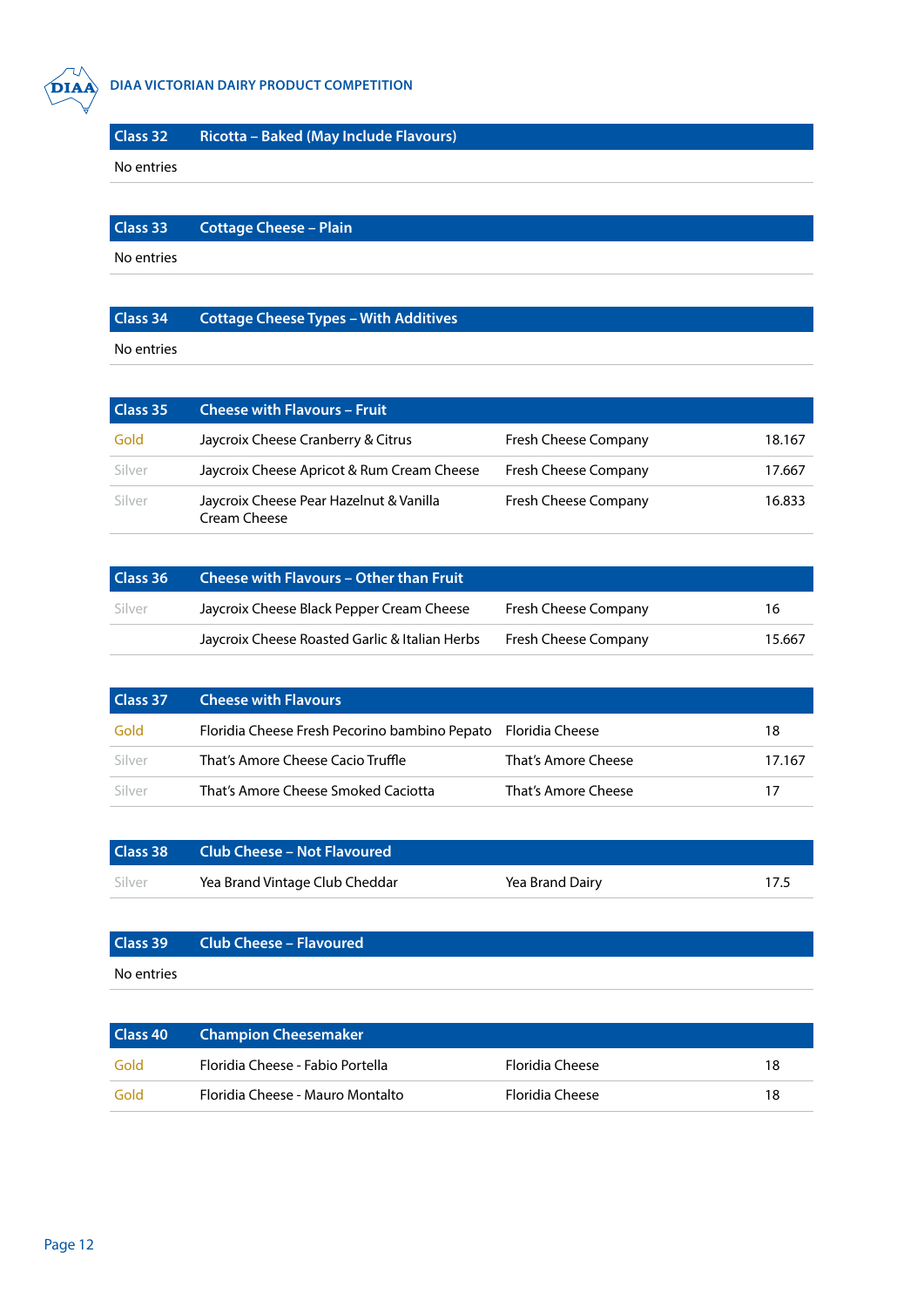## **RESULTS – 2022 DIAA**

| כנ | $\bigtriangleup$ DIAA |
|----|-----------------------|
|    |                       |

<span id="page-12-0"></span>

| Class 41 | Dairy Dips - Neufchatel or Cream Cheese or Yoghurt Base |                             |        |
|----------|---------------------------------------------------------|-----------------------------|--------|
| Gold     | Chef's Delight Smoked Trout Dip                         | <b>Fresh Cheese Company</b> | 18.167 |
| Gold     | Westacre Manhattan Spreadable Regular<br>Cream Cheese   | Saputo Dairy Australia      | 18     |
| Silver   | Chef's Delight Smoked Salmon Dip                        | <b>Fresh Cheese Company</b> | 17.5   |
| Silver   | Chef's Delight Tzatziki Dip                             | <b>Fresh Cheese Company</b> | 16     |

| Class 42 | Dairy Dips - Other Dairy Base  |                             |        |
|----------|--------------------------------|-----------------------------|--------|
| Silver   | Chef's Delight Spicy Fetta Dip | <b>Fresh Cheese Company</b> | 16.333 |

| Class 43 | <b>Full Cream Milk Powder (Spray Process)</b> |                                     |        |
|----------|-----------------------------------------------|-------------------------------------|--------|
| Silver   | NZMP Whole Milk Powder                        | Fonterra Australia - Cobden         | 17.667 |
| Silver   | Bega FMP                                      | Bega - Koroit                       | 17.5   |
| Silver   | ACM Full Cream Milk Powder                    | <b>Australian Consolidated Milk</b> | 17     |

| Class 44 | <b>Skim Milk Powder (Spray Process)</b> |                                     |        |
|----------|-----------------------------------------|-------------------------------------|--------|
| Gold     | ACM Skim Milk Powder                    | <b>Australian Consolidated Milk</b> | 18     |
| Silver   | Bega Skim Milk powder                   | Bega - Koroit                       | 17.833 |
| Silver   | NZMP Skim Milk Powder                   | Fonterra Australia - Cobden         | 17.667 |
| Silver   | Tatura Skim Milk Powder                 | <b>Tatura Milk Industries</b>       | 16.5   |

| Class 45 | <b>Buttermilk Powder (Spray Process)</b> |                                     |    |
|----------|------------------------------------------|-------------------------------------|----|
| Gold     | N7MP Buttermilk Powder                   | Fonterra Australia - Cobden         | 18 |
| - Silver | ACM Buttermilk Powder                    | <b>Australian Consolidated Milk</b> |    |

|        | <b>Class 46</b> Whey Powder |                                     |        |
|--------|-----------------------------|-------------------------------------|--------|
| Silver | ACM Whey Powder             | <b>Australian Consolidated Milk</b> | 17.667 |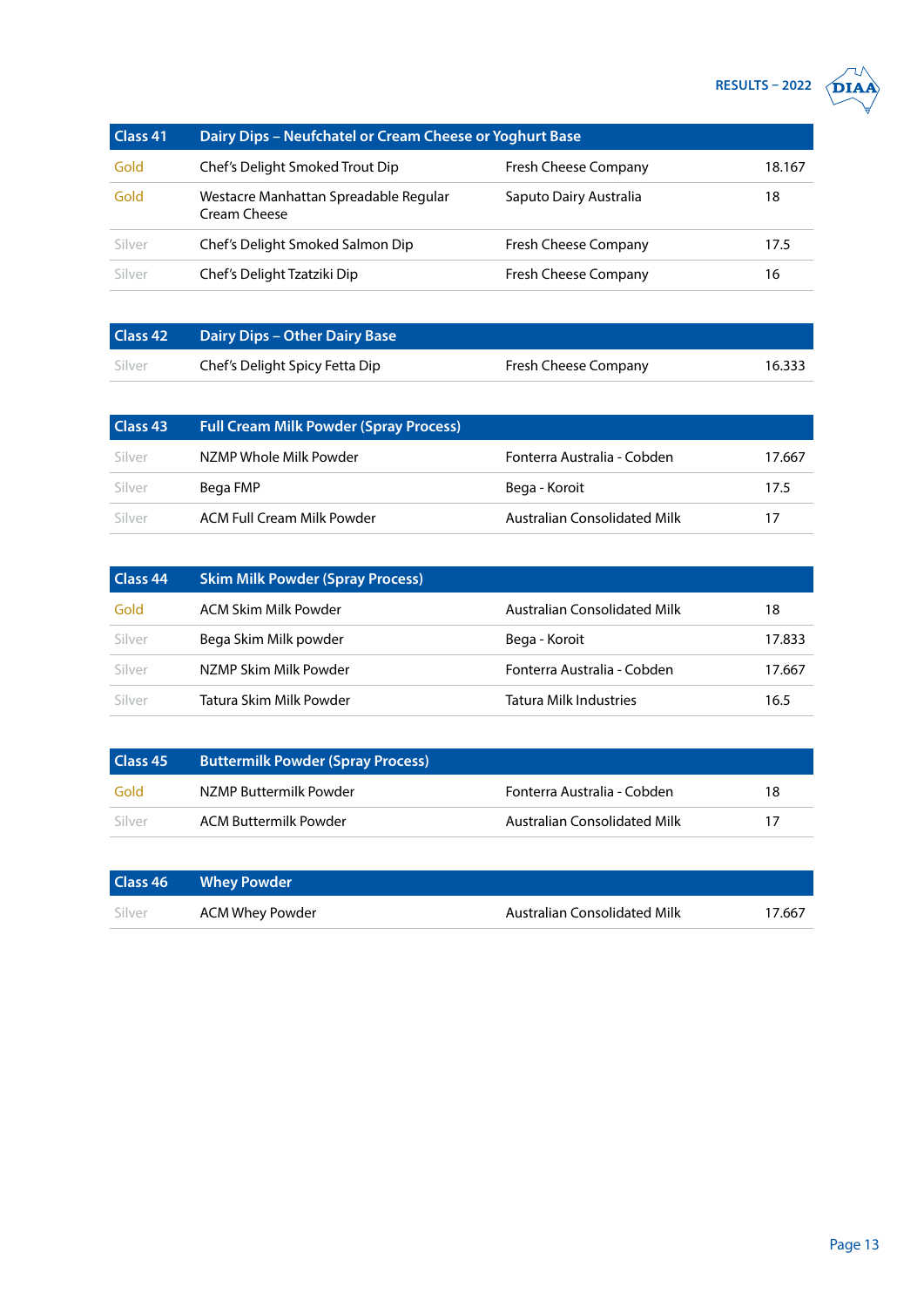<span id="page-13-0"></span>

#### **DIAA VICTORIAN DAIRY PRODUCT COMPETITION**

| Class 47 | <b>Retail Powder</b>                                         |                              |        |
|----------|--------------------------------------------------------------|------------------------------|--------|
| Gold     | <b>AOWANGTE Full Cream Milk Powder</b>                       | <b>West Dairy</b>            | 18.333 |
| Gold     | Dairyjoy Instant Skim Milk Powder                            | Dairy-Pac International      | 18     |
| Gold     | Oz Farm Full Cream Milk Powder                               | Australian Dairy Park        | 18     |
| Gold     | Oz Farm Goat Milk Powder                                     | <b>Australian Dairy Park</b> | 18     |
| Silver   | Bubs Skim Instant Milk Powder Pillow Pack                    | <b>Bubs Australia Ltd</b>    | 17.667 |
| Silver   | Oz Farm Skim Milk Powder                                     | Australian Dairy Park        | 17.667 |
| Silver   | Dairyjoy Instant Full Cream Milk Powder                      | Dairy-Pac International      | 17.5   |
| Silver   | Abbeyard A2 protein - Formulated milk powder<br>for children | Jatcorp                      | 17.333 |
| Silver   | Oz Farm Pregnant Mothers GI Version                          | <b>Australian Dairy Park</b> | 17.333 |
| Silver   | Royal AUSNZ Kids Pro+ Formula                                | <b>GOTOP Healthcare</b>      | 17.333 |
| Silver   | Royal AUSNZ Camel Agedcare Formula                           | <b>GOTOP Healthcare</b>      | 17.333 |
| Silver   | Royal AUSNZ Lactoferrin Formula Milk Powder                  | <b>GOTOP Healthcare</b>      | 17.333 |
| Silver   | Bellamy's Organic Pregnancy Formula                          | Bellamy's Organic            | 17.167 |
| Silver   | Bubs Full Cream Instant Milk Powder Pillow Pack              | <b>Bubs Australia Ltd</b>    | 17.167 |
| Silver   | <b>Bubs Goat Milk Junior Nutritional S4</b>                  | Bubs Australia Ltd           | 17.167 |
| Silver   | <b>Bubs Organic Junior Nutritional S4</b>                    | <b>Bubs Australia Ltd</b>    | 17.167 |
| Silver   | Caprilac Goat Milk Powder 800g Can                           | <b>Bubs Australia Ltd</b>    | 17     |
| Silver   | <b>GAOYD Premium Child Growth</b>                            | Hebei Aohua Trading Co       | 17     |
| Silver   | Royal AUSNZ Kids Formula                                     | <b>GOTOP Healthcare</b>      | 17     |
| Silver   | Jinvigorate                                                  | Jatcorp                      | 16.833 |
| Silver   | Oz Farm Pregnant Mothers ENG Version                         | <b>Australian Dairy Park</b> | 16.833 |
| Silver   | Oz Farm Kid's Care Complete Nutrition                        | <b>Australian Dairy Park</b> | 16.833 |
| Silver   | Royal AUSNZ Agedcare Formula                                 | <b>GOTOP Healthcare</b>      | 16.833 |
| Silver   | AOWANGTE Instant Full Cream Milk Powder                      | Australia Deloraine Dairy    | 16.667 |
| Silver   | Ausfield Bedtime 6*800g                                      | <b>Australian Dairy Park</b> | 16.667 |
| Silver   | Caprilac Goat Milk Powder Pillow Pack                        | <b>Bubs Australia Ltd</b>    | 16.667 |
| Silver   | GAOYD Mothers Formula 800g                                   | Hebei Aohua Trading Co       | 16.667 |
| Silver   | GAOYD Premium Child Formula 800g                             | Hebei Aohua Trading Co       | 16.5   |
| Silver   | Royal AUSNZ Grow Up Milk Powder For Children                 | <b>GOTOP Healthcare</b>      | 16.5   |
| Silver   | Royal AUSNZ Ladycare Formula                                 | <b>GOTOP Healthcare</b>      | 16.5   |
| Silver   | Royal AUSNZ Pregnant Mother Formula                          | <b>GOTOP Healthcare</b>      | 16.333 |
|          | Oz Farm HealthCare Aged Care Formula                         | <b>Australian Dairy Park</b> |        |
|          | Moroka                                                       | Jatcorp                      |        |
|          | Royal AUSNZ Diabetic Formula                                 | <b>GOTOP Healthcare</b>      |        |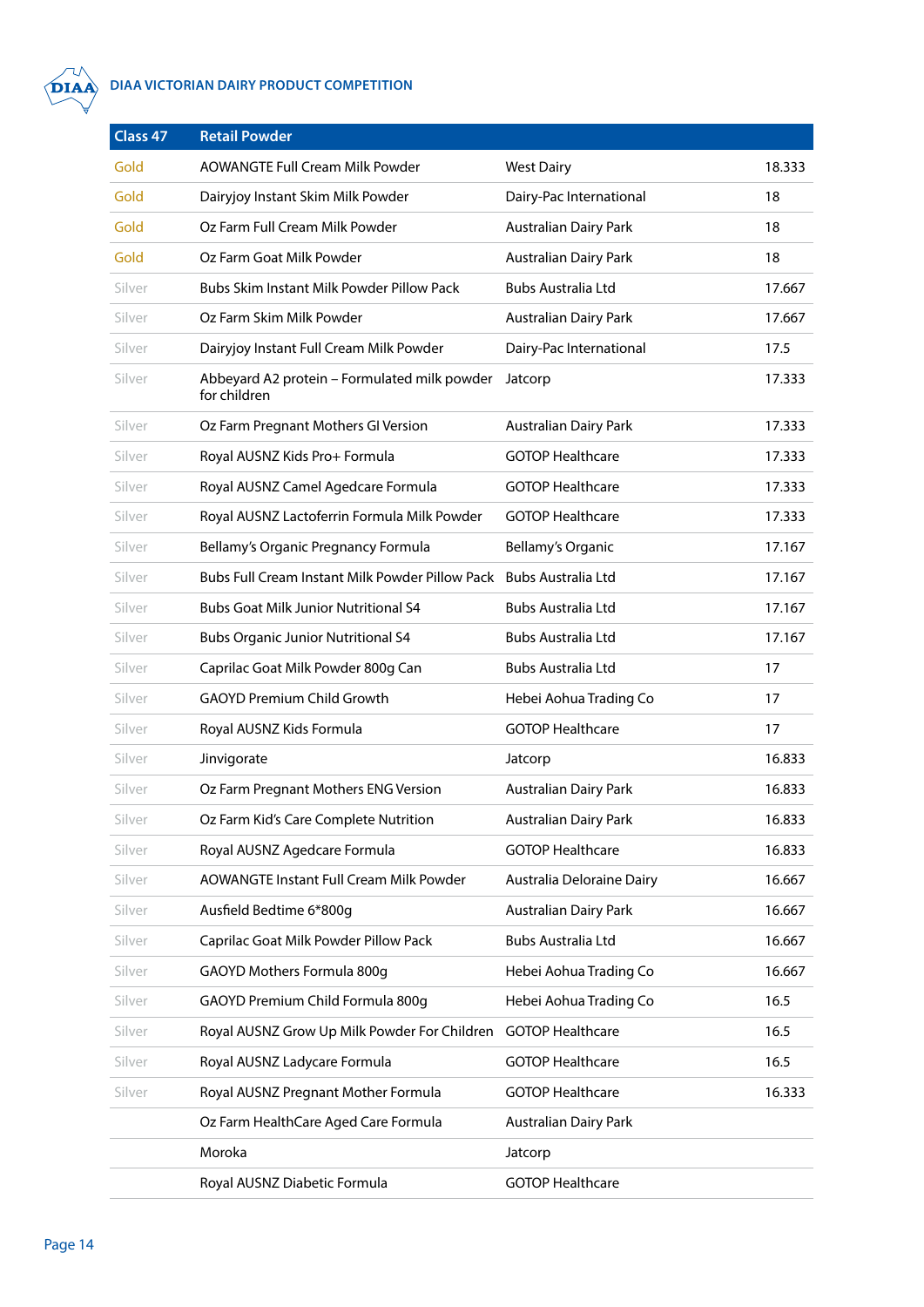$RESULTS - 2022 \quad \boxed{DIAA}$ 

| , | <b>DIAA</b> |
|---|-------------|
|   |             |

<span id="page-14-0"></span>

| <b>Class 48</b> | <b>Yoghurt - Natural (Set)</b>           |                           |        |
|-----------------|------------------------------------------|---------------------------|--------|
| Gold            | The Riverina Dairy Natural Yoghurt       | The Riverina Dairy        | 18.167 |
| Gold            | Jalna BioDynamic Yoghurt                 | Jalna Dairy Foods         | 18     |
| Gold            | Procal Natural Yoghurt 2kg               | <b>Procal Dairies</b>     | 18     |
| Silver          | Procal Natural Yoghurt 10kg              | <b>Procal Dairies</b>     | 17.667 |
| Silver          | Sahara Persian Style Yoghurt             | Picnic Dairy Foods        | 17.667 |
| Silver          | Binda Valley Yoghurt                     | Fresh Cheese Company      | 17.5   |
| Silver          | Jalna Lactose Free                       | Jalna Dairy Foods         | 17.5   |
| Silver          | Sahara Turkish Style Yoghurt             | <b>Picnic Dairy Foods</b> | 17.5   |
| Silver          | Bulla European Style Natural Yoghurt     | <b>Bulla Dairy Foods</b>  | 17.167 |
| Silver          | The Provincial Dairy Natural Set Yoghurt | Fresh Cheese Company      | 16.833 |

| Class 49 | Yoghurt – Natural (Set) – Low Fat        |                            |        |
|----------|------------------------------------------|----------------------------|--------|
| Silver   | Brooklea Low Fat Natural Pot Set Yoghurt | five:am Operations Pty Ltd | 16.833 |

| Class 50 | Yoghurt - Greek Style - Plain            |                                            |        |
|----------|------------------------------------------|--------------------------------------------|--------|
| Gold     | Jalna Greek Yoghurt                      | Jalna Dairy Foods                          | 18     |
| Gold     | Lyttos Greek Yoghurt                     | Jalna Dairy Foods                          | 18     |
| Silver   | Aldi Lyttos Greek Style Yoghurt 1kg      | Lactalis Australia - Private Label Bendigo | 17.667 |
| Silver   | Aldi Lyttos Yoghurt Greek                | Lactalis Australia - Private Label Bendigo | 17.333 |
| Silver   | <b>Bulla Greek Style Natural Yoghurt</b> | <b>Bulla Dairy Foods</b>                   | 17.167 |
| Silver   | Aldi Lyttos Greek Light Yoghurt          | Lactalis Australia - Private Label Echuca  | 16.333 |

| Class 51 | Yoghurt – Greek Style – Flavoured, 5% Fat and Below            |                            |        |
|----------|----------------------------------------------------------------|----------------------------|--------|
| Silver   | five:am Organic Greek Style Blueberry &<br>Pomegranate Yoghurt | five:am Operations Pty Ltd | 16.167 |
| Silver   | five:am Organic Greek style Peach Yoghurt                      | five:am Operations Pty Ltd | 16     |

| Class 52 | Yoghurt - Greek Style - Flavoured, Above 5% Fat      |                        |        |
|----------|------------------------------------------------------|------------------------|--------|
| Gold     | Premiere Dark Cherry Greek Style Yoghurt             | Danone Murray Goulburn | 18     |
| Gold     | Premiere Juicy Mango Greek Style Yoghurt             | Danone Murray Goulburn | 18     |
| Silver   | Premiere Creamy Vanilla Greek Style Yoghurt          | Danone Murray Goulburn | 17.667 |
| Silver   | Premiere Golden Honey Greek Style Yoghurt            | Danone Murray Goulburn | 17.333 |
| Silver   | Premiere Succulent Strawberry Greek Style<br>Yoghurt | Danone Murray Goulburn | 17     |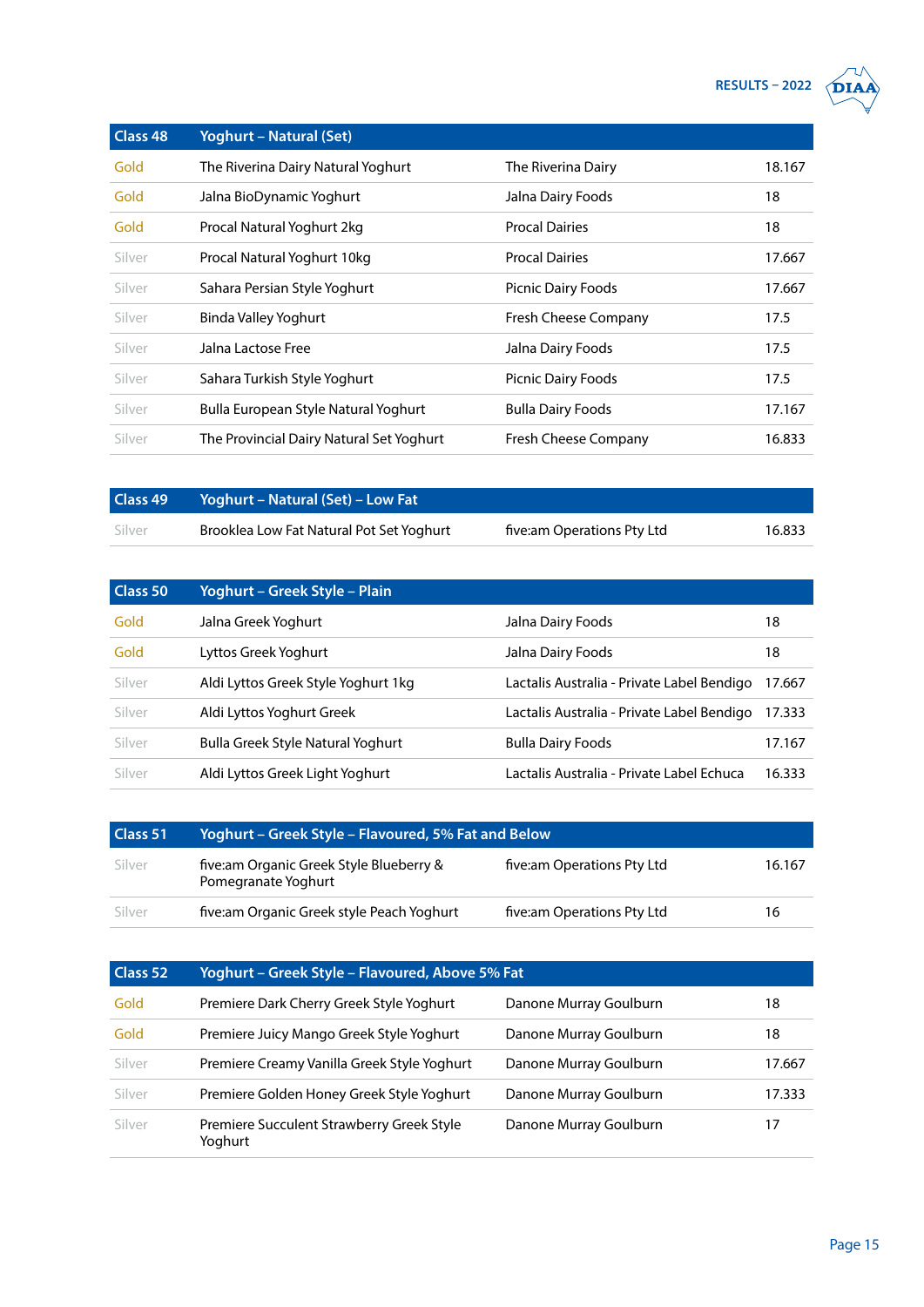<span id="page-15-0"></span>

#### **DIAA VICTORIAN DAIRY PRODUCT COMPETITION**

| Class 53 | <b>Yoghurt - Natural (Stirred)</b>     |                            |        |
|----------|----------------------------------------|----------------------------|--------|
| Gold     | <b>St David Dairy Natural</b>          | <b>St David Dairy</b>      | 18     |
| Silver   | Just Organic Natural Yoghurt           | five:am Operations Pty Ltd | 17.693 |
| Silver   | Bulla Australian Style Yoghurt Natural | <b>Bulla Dairy Foods</b>   | 17.667 |
| Silver   | five:am Organic Natural Yoghurt        | five:am Operations Pty Ltd | 17.333 |

| Class 54 | Yoghurt – Flavoured (Set or Not Stirred) |                    |    |
|----------|------------------------------------------|--------------------|----|
| Gold     | Farm to Pot Vanilla                      | Jalna Dairy Foods  | 18 |
| Silver   | The Riverina Dairy Sweetened Yoghurt     | The Riverina Dairy |    |

| Class 55 | <b>Yoghurt - Flavoured (Stirred)</b>                                          |                                           |        |
|----------|-------------------------------------------------------------------------------|-------------------------------------------|--------|
| Gold     | Procal 2wrl Infused Smooth Yoghurt Wildberry<br>& Mango                       | <b>Procal Dairies</b>                     | 18     |
| Silver   | St David Dairy Vanilla Bean                                                   | <b>St David Dairy</b>                     | 17.667 |
| Silver   | five:am Organic Blueberry Burst Yoghurt                                       | five:am Operations Pty Ltd                | 17.5   |
| Silver   | Procal 2wrl Infused Smooth Yoghurt Passionfruit Procal Dairies<br>& Raspberry |                                           | 17.5   |
| Silver   | Procal Smooth Yoghurt 1kg                                                     | <b>Procal Dairies</b>                     | 17.333 |
| Silver   | Procal Smooth Yoghurt 5kg                                                     | <b>Procal Dairies</b>                     | 17.333 |
| Silver   | Procal Smooth Yoghurt 140g                                                    | <b>Procal Dairies</b>                     | 17.167 |
| Silver   | five:am Organic Strawberry Fields Yoghurt                                     | five:am Operations Pty Ltd                | 17     |
| Silver   | five:am Organic Vanilla Bean Yoghurt                                          | five:am Operations Pty Ltd                | 16.833 |
| Silver   | five:am Organic Coffee Bean Yoghurt                                           | five:am Operations Pty Ltd                | 16.667 |
| Silver   | Just Organic Strawberry Yoghurt                                               | five:am Operations Pty Ltd                | 16.667 |
| Silver   | five:am Organic Honey & Cinnamon Yoghurt                                      | five:am Operations Pty Ltd                | 16.5   |
|          | Aldi Brooklea Flavour Yoghurt Family Pack<br>Strawberry                       | Lactalis Australia - Private Label Echuca |        |
|          | Aldi Brooklea Les Petits Yoghurt Vanilla                                      | Lactalis Australia - Private Label Echuca |        |
|          | Bulla Australian Style Yoghurt Vanilla                                        | <b>Bulla Dairy Foods</b>                  |        |
|          | Bulla Australian Style Yoghurt Mango                                          | <b>Bulla Dairy Foods</b>                  |        |
|          | Bulla Australian Style Yoghurt Strawberry                                     | <b>Bulla Dairy Foods</b>                  |        |
|          | Just Organic Vanilla Yoghurt                                                  | five:am Operations Pty Ltd                |        |
|          | Just Organic Vanilla Bean Yoghurt                                             | five:am Operations Pty Ltd                |        |
|          | Just Organic Blueberry Yoghurt                                                | five:am Operations Pty Ltd                |        |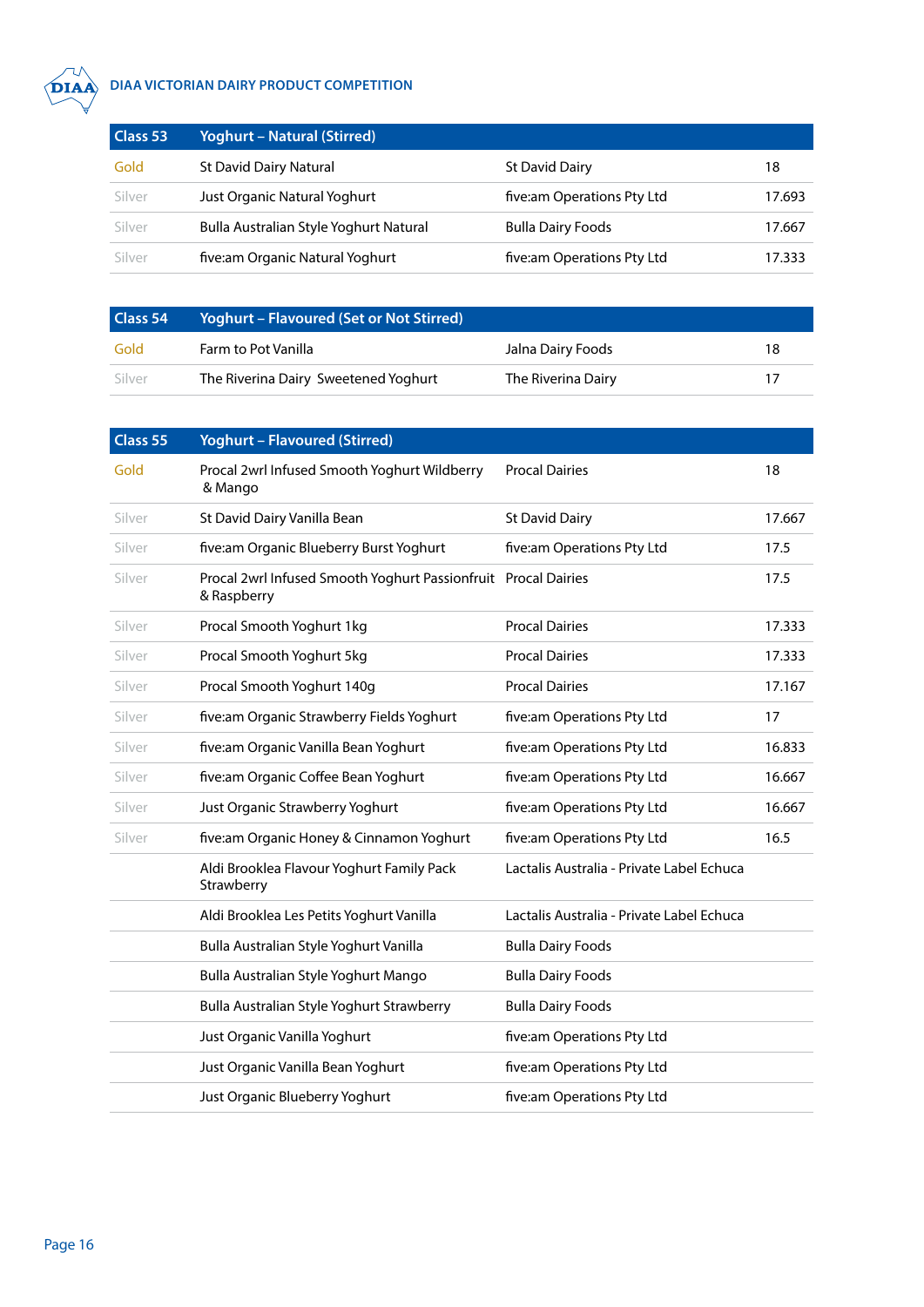

<span id="page-16-0"></span>

| <b>Class 56</b> | Yoghurt - Flavoured (Stirred) - Low Fat |                        |        |
|-----------------|-----------------------------------------|------------------------|--------|
| Silver          | Brooklea Joi Mango Fruit Yogurt         | Danone Murray Goulburn | 17.833 |
| Silver          | Brooklea Joi Strawberry Yoghurt         | Danone Murray Goulburn | 17.167 |
| Silver          | Brooklea Joi Mixed Berries Fruit Yogurt | Danone Murray Goulburn | 16.833 |
|                 | Yogurt Protein Salted Caramel Yogurt    | Danone Murray Goulburn |        |
|                 | <b>Yogurt Protein Strawberry Yogurt</b> | Danone Murray Goulburn |        |
|                 | Yogurt Protein Vanilla Yogurt           | Danone Murray Goulburn |        |

| Class 57 | <b>Cultured Dairy Beverage</b>            |                                      |        |
|----------|-------------------------------------------|--------------------------------------|--------|
| Gold     | The Collective - Mango and Turmeric Kefir | <b>Australian Dairy Nutritionals</b> | 19     |
| Gold     | The Collective - Blueberry Kefir          | <b>Australian Dairy Nutritionals</b> | 18.667 |
| Gold     | Aldi Farmdale Low Fat Buttermilk 600ml    | Lactalis Australia - Bendigo         | 18     |
| Silver   | The Collective - Plain Kefir              | <b>Australian Dairy Nutritionals</b> | 17.667 |
| Silver   | Cultured Goat Milk                        | Meredith Dairy                       | 17.5   |
| Silver   | St David Dairy Buttermilk                 | <b>St David Dairy</b>                | 16.667 |

| <b>Class 58</b> | <b>Pasteurised (Homogenised) Milk</b>                                     |                                      |        |
|-----------------|---------------------------------------------------------------------------|--------------------------------------|--------|
| Gold            | <b>Geelong Dairy Full Cream Milk</b>                                      | Kyvalley Dairy - Geelong Site        | 18.167 |
| Silver          | <b>Woolworths Full Cream Milk</b>                                         | Fonterra Australia - Cobden          | 17.833 |
| Silver          | Camperdown Dairy Company - Wholemilk                                      | <b>Australian Dairy Nutritionals</b> | 17.667 |
| Silver          | St David Dairy Full Cream Milk                                            | <b>St David Dairy</b>                | 17.667 |
| Silver          | ALDI Farmdale Full Cream Milk 2LT                                         | Lactalis Australia - Rowville        | 17.5   |
| Silver          | ALDI Farmdale Milk Full Cream 3LT                                         | Lactalis Australia - Rowville        | 17.5   |
| Silver          | Camperdown Dairy Company - Jersey Wholemilk Australian Dairy Nutritionals |                                      | 17.5   |
| Silver          | <b>Full Cream Milk</b>                                                    | Gippsland Jersey                     | 17.5   |
| Silver          | Kyvalley Farms Full Cream Milk                                            | Kyvalley Dairy Group                 | 17.5   |
| Silver          | Devondale Full Cream Fresh Milk                                           | Saputo Dairy Australia               | 17.333 |
| Silver          | Kiewa Country Full Cream Milk                                             | Kyvalley Dairy Group                 | 17.333 |
| Silver          | SunGold Jersey Milk                                                       | Saputo Dairy Australia               | 17.333 |
| Silver          | Procal Full Cream Milk                                                    | <b>Procal Dairies</b>                | 17.167 |
| Silver          | SunGold Fresh Milk                                                        | Saputo Dairy Australia               | 16.667 |

| Class 59 | <b>Pasteurised (Non-Homogenised) Milk</b>                           |                                 |        |
|----------|---------------------------------------------------------------------|---------------------------------|--------|
| Gold     | Bass River Dairies Whole Milk                                       | <b>Bassine Specialty Cheese</b> | 18     |
| Silver   | St David Dairy Non Homogenised                                      | <b>St David Dairy</b>           | 17.333 |
| Silver   | Apostle Whey Pasterurised Non-homogenised<br><b>Full Cream Milk</b> | Apostle Whey Cheese             | 17.167 |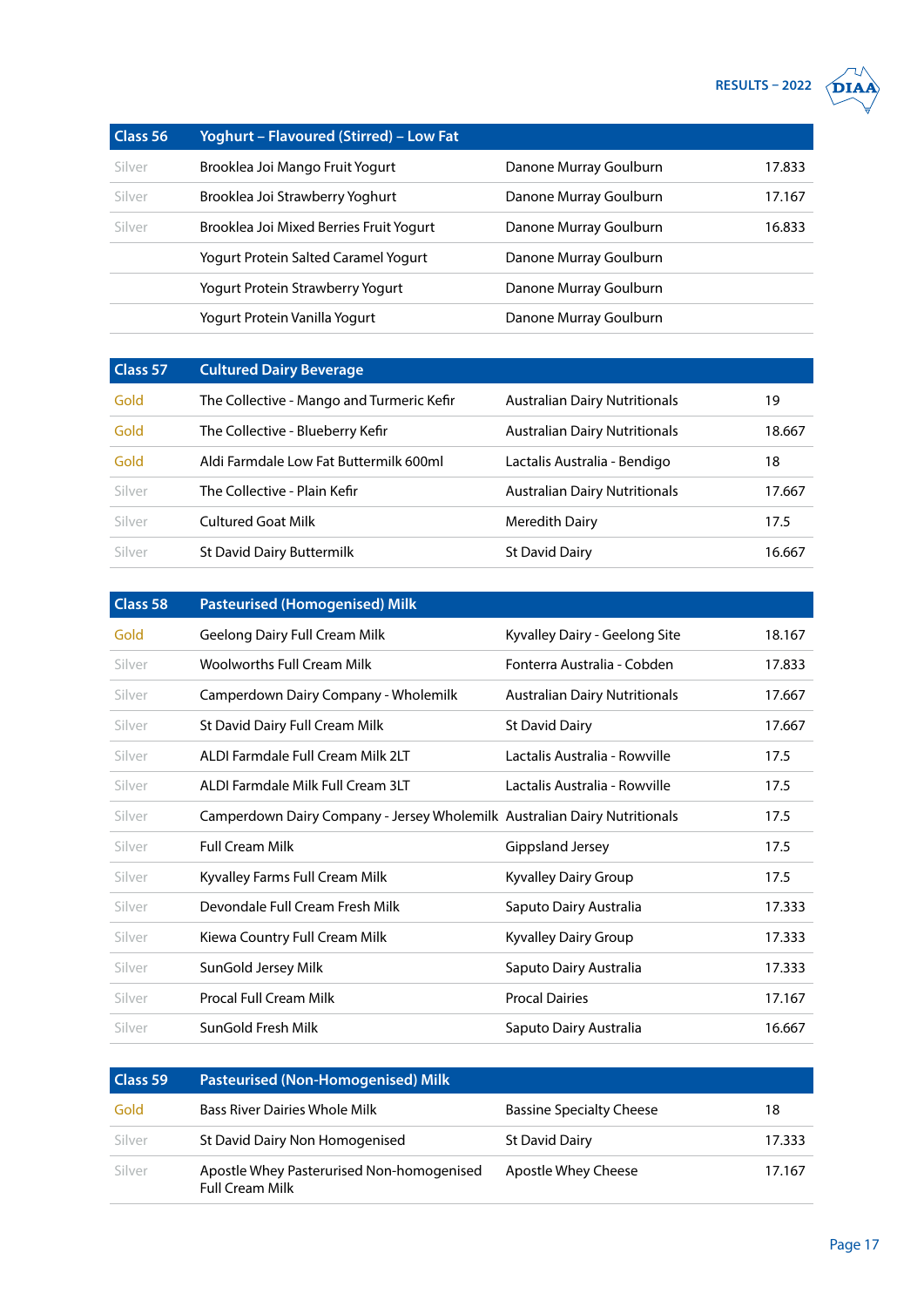<span id="page-17-0"></span>

#### **DIAA VIC DIAA VICTORIAN DAIRY PRODUCT COMPETITION**

| Class 60 | <b>Modified Milk - Non Fat</b>             |                                      |        |
|----------|--------------------------------------------|--------------------------------------|--------|
| Gold     | <b>Woolworths Skim Milk</b>                | Fonterra Australia - Cobden          | 18     |
| Gold     | Procal extra Lite Milk                     | <b>Procal Dairies</b>                | 18     |
|          |                                            |                                      |        |
| Class 61 | <b>Modified Milk - Other</b>               |                                      |        |
| Gold     | St David Dairy Reduced Fat                 | <b>St David Dairy</b>                | 18.833 |
| Gold     | ALDI Farmdale Milk Light 3LT               | Lactalis Australia - Rowville        | 18     |
| Gold     | Camperdown Dairy Company - Jersey Low Fat  | <b>Australian Dairy Nutritionals</b> | 18     |
| Gold     | Kyvalley Farms Reduced Fat                 | Kyvalley Dairy Group                 | 18     |
| Silver   | Camperdown Dairy Company - Low Fat         | <b>Australian Dairy Nutritionals</b> | 17     |
| Silver   | Light Milk                                 | Gippsland Jersey                     | 17.667 |
| Silver   | Kiewa Country Lite Milk                    | Kyvalley Dairy Group                 | 17.667 |
| Silver   | <b>Procal Low Fat Milk</b>                 | <b>Procal Dairies</b>                | 17.667 |
| Silver   | ALDI Farmdale Light Milk 2LT               | Lactalis Australia - Rowville        | 17.5   |
| Silver   | <b>Geelong Dairy Lite Milk</b>             | Kyvalley Dairy - Geelong Site        | 17.5   |
| Silver   | Procal Extra Frothy Milk                   | <b>Procal Dairies</b>                | 17.5   |
| Silver   | Camperdown Dairy Company - Organic Low Fat | <b>Australian Dairy Nutritionals</b> | 16.833 |

**Class 62 Modified Milk Beverage – With Additives** 

No entries

**Class 63 Lactose-Free Milk**

No entries

| <b>Class 64</b>     | Flavoured Milk - Chocolate - Full Fat    |                               |        |
|---------------------|------------------------------------------|-------------------------------|--------|
| Silver              | Kiewa Country Chocolate                  | Kyvalley Dairy Group          | 16.833 |
|                     |                                          |                               |        |
| Class <sub>65</sub> | Flavoured Milk - Chocolate - Reduced Fat |                               |        |
| No entries          |                                          |                               |        |
|                     |                                          |                               |        |
| Class <sub>66</sub> | Flavoured Milk - Coffee - Full Fat       |                               |        |
| Silver              | Kiewa Country Iced Coffee Double         | Kyvalley Dairy Group          | 17.167 |
| Silver              | Farmdale Expressi Milano 500ML           | Lactalis Australia - Rowville | 16.667 |
| Silver              | Kiewa Country Iced Coffee                | Kyvalley Dairy Group          | 16.5   |
|                     |                                          |                               |        |
| Class 67            | Flavoured Milk - Coffee - Reduced Fat    |                               |        |

No entries

**Class 68 Flavoured Milk – Flavours other than Chocolate or Coffee – Full Fat**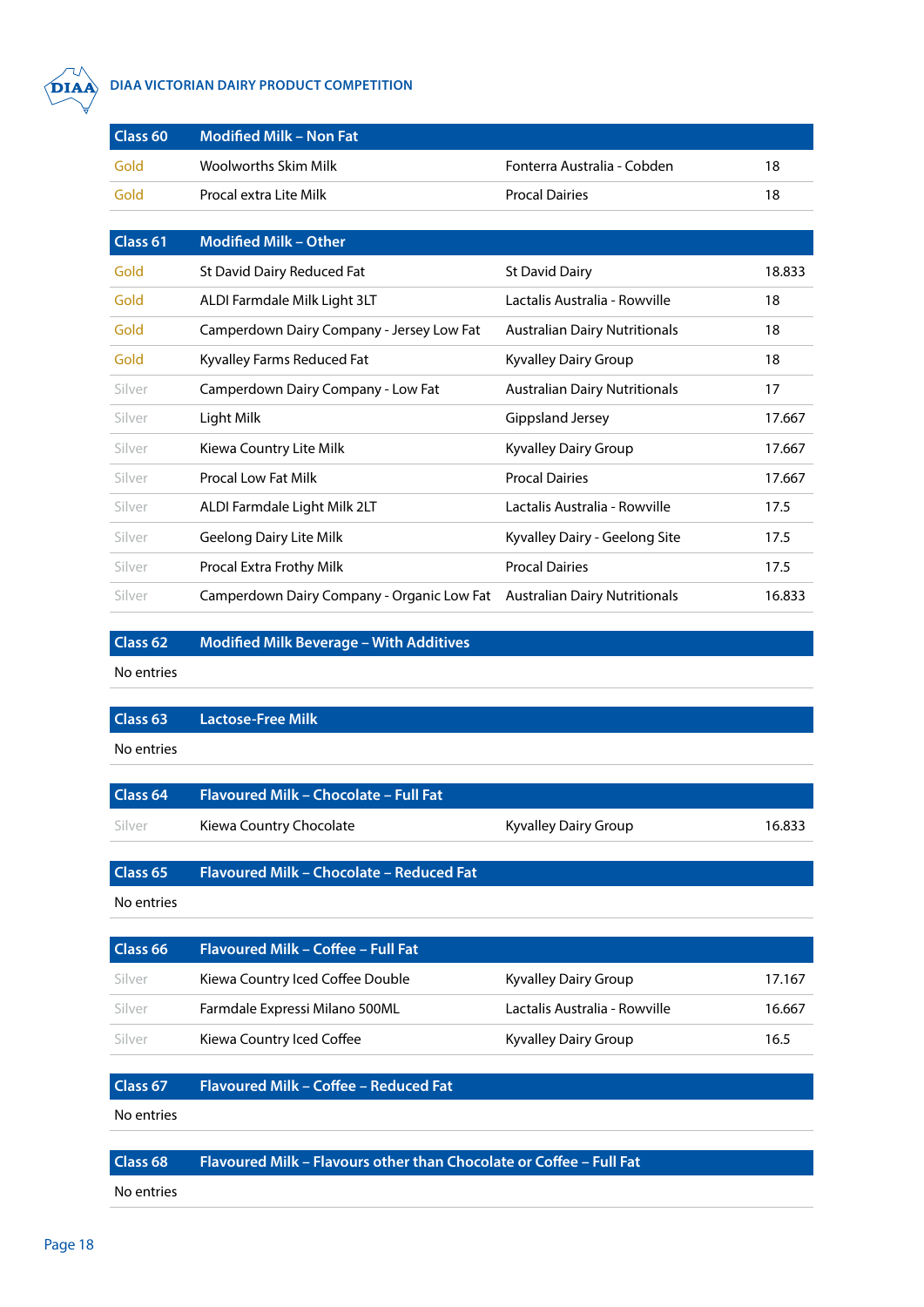

#### <span id="page-18-0"></span>**Class 69 Flavoured Milk – Flavours other than Chocolate or Coffee – Reduced Fat**

| Class 70 | UHT Milk - Full Fat - Not Flavoured |                               |        |
|----------|-------------------------------------|-------------------------------|--------|
| Silver   | Farmdale Full Cream UHT Milk 1      | Lactalis Australia - Rowville | 17.833 |
| Silver   | Farmdale Organic Full Cream         | PureHarvest                   | 17.667 |
| Silver   | Devondale Full Cream Milk           | Saputo Dairy Australia        | 17.5   |

| Class 71 | UHT Milk - Other - Not Flavoured                 |                               |        |
|----------|--------------------------------------------------|-------------------------------|--------|
| Gold     | Devondale Semi Skim Milk                         | Saputo Dairy Australia        | 18     |
| Silver   | Farmdale Light UHT Milk 1 L                      | Lactalis Australia - Rowville | 17.833 |
| Silver   | <b>Farmdale Lactose Free Low Fat UHT Milk 1L</b> | Lactalis Australia - Rowville | 17.5   |
| Silver   | Farmdale Skim UHT Milk 1L                        | Lactalis Australia - Rowville | 16.833 |

| Class <sub>72</sub> | UHT Milk - Flavoured               |                        |        |
|---------------------|------------------------------------|------------------------|--------|
| Silver              | Devondale Chocolate Flavoured Moo  | Saputo Dairy Australia | 17.5   |
| Silver              | Devondale Strawberry Flavoured Moo | Saputo Dairy Australia | 17.333 |

| Class <sub>73</sub> | <b>Unthickened Cream</b>          |                       |      |
|---------------------|-----------------------------------|-----------------------|------|
| Silver              | Aldi Farmhouse Pure Pouring Cream | <b>Procal Dairies</b> | 16.5 |
|                     | Pouring Cream                     | Gippsland Jersey      |      |
|                     | <b>Procal Pouring Cream</b>       | <b>Procal Dairies</b> |      |
|                     | St David Dairy Pure Cream         | St David Dairy        |      |

| Class 74 | <b>Thickened Cream with Stabilisers or Thickeners</b> |                              |        |
|----------|-------------------------------------------------------|------------------------------|--------|
| Gold     | <b>Bulla Double Thick Cream</b>                       | <b>Bulla Dairy Foods</b>     | 18.167 |
| Silver   | Woolworths Thickened Cream                            | Fonterra Australia - Cobden  | 17.667 |
| Silver   | Aldi Farmdale Double Cream                            | <b>Bulla Dairy Foods</b>     | 17.333 |
| Silver   | Western Star Thickened Cream                          | Fonterra Australia - Cobden  | 17.167 |
| Silver   | Bulla Dollop Cup Cream                                | <b>Bulla Dairy Foods</b>     | 16.833 |
| Silver   | <b>Bulla Thickened Cream 300ml</b>                    | <b>Bulla Dairy Foods</b>     | 16.333 |
| Silver   | Devondale Thickened Cream                             | Saputo Dairy Australia       | 16.167 |
| Silver   | Aldi Farmdale Thickened Cream                         | <b>Bulla Dairy Foods</b>     | 16     |
|          | Bulla Thickened Cream 5kg                             | <b>Bulla Dairy Foods</b>     |        |
|          | Farmdale Thickened Cream 600ml                        | Lactalis Australia - Bendigo |        |
|          | Kyvalley Farms Thickened Cream                        | Kyvalley Dairy Group         |        |
|          | <b>Procal Thickened Cream</b>                         | <b>Procal Dairies</b>        |        |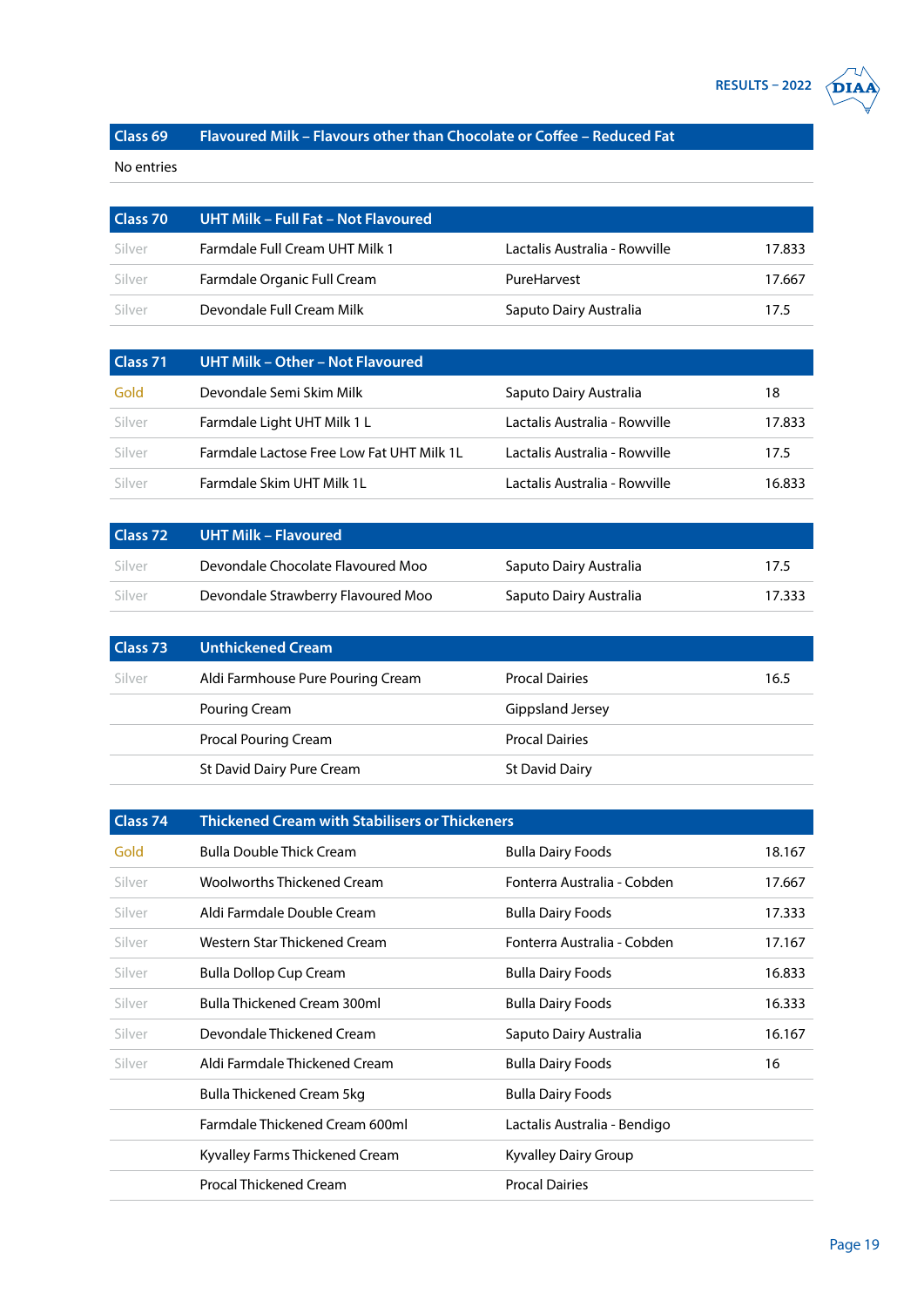<span id="page-19-0"></span>

#### **DIAA VICTORIAN DAIRY PRODUCT COMPETITION**

| Class 75 | Thickened Cream – Reduced Fat, with Stabilisers or Thickeners |                          |        |
|----------|---------------------------------------------------------------|--------------------------|--------|
| Silver   | Aldi Farmdale Light Cream                                     | <b>Bulla Dairy Foods</b> | 17.167 |

**Class 76 Rich Cream**

No entries

| Class 77 | <b>Sour or Cultured Cream</b>             |                                            |        |
|----------|-------------------------------------------|--------------------------------------------|--------|
| Gold     | Bulla Crème Fraiche                       | <b>Bulla Dairy Foods</b>                   | 18     |
| Silver   | Procal Lite Sour Cream 900g               | <b>Procal Dairies</b>                      | 17     |
| Silver   | <b>Bulla Sour Cream</b>                   | <b>Bulla Dairy Foods</b>                   | 16.833 |
| Silver   | Yea Brand Crème Fraiche                   | Yea Brand Dairy                            | 16.833 |
| Silver   | <b>Bulla Light Sour Cream</b>             | <b>Bulla Dairy Foods</b>                   | 16.667 |
| Silver   | Aldi Farmdale Sour Cream                  | Lactalis Australia - Private Label Bendigo | 16.667 |
| Silver   | Procal Lite Sour Cream 2k                 | <b>Procal Dairies</b>                      | 16.5   |
| Silver   | St David Dairy Crème Fraiche              | <b>St David Dairy</b>                      | 16.333 |
|          | Aldi Farmdale Light Sour Cream            | Lactalis Australia - Private Label Bendigo | 15.5   |
|          | Bassine Speciality Cheese Crème Fraiche   | <b>Bassine Specialty Cheese</b>            | 15.167 |
|          | <b>Cultured Sour Cream</b>                | Gippsland Jersey                           | 14.833 |
|          | The Riverina Dairy Sour Cream reduced Fat | The Riverina Dairy                         | 15.833 |

| Class <sub>78</sub> | <b>Custard - Vanilla</b>                      |                                                  |        |
|---------------------|-----------------------------------------------|--------------------------------------------------|--------|
| Silver              | Farmdale UHT Custard                          | Lactalis Australia - Private Label Rowville 17.5 |        |
| Silver              | <b>Brooklea Custard Dessert Pouch Vanilla</b> | Lactalis Australia - Private Label Echuca        | 16.833 |

| Class 79 | Non-Frozen Dairy Dessert Including Cheesecakes and Dairy Snacks                          |                                           |        |
|----------|------------------------------------------------------------------------------------------|-------------------------------------------|--------|
| Silver   | Brooklea Marvellicious Chocolate Mousse                                                  | Lactalis Australia - Private Label Echuca | 17.667 |
| Silver   | Aldi Stampede Chocolate Dessert                                                          | Lactalis Australia - Private Label Echuca | 17     |
| Silver   | <b>Brooklea Custard Dessert Pouch Chocolate</b>                                          | Lactalis Australia - Private Label Echuca | 16.833 |
| Silver   | Aldi Brooklea Stampede Chocolate Dessert Pouch Lactalis Australia - Private Label Echuca |                                           | 16.5   |

**Class 80 Any Dairy Product – Consumer Pack – Innovation Award**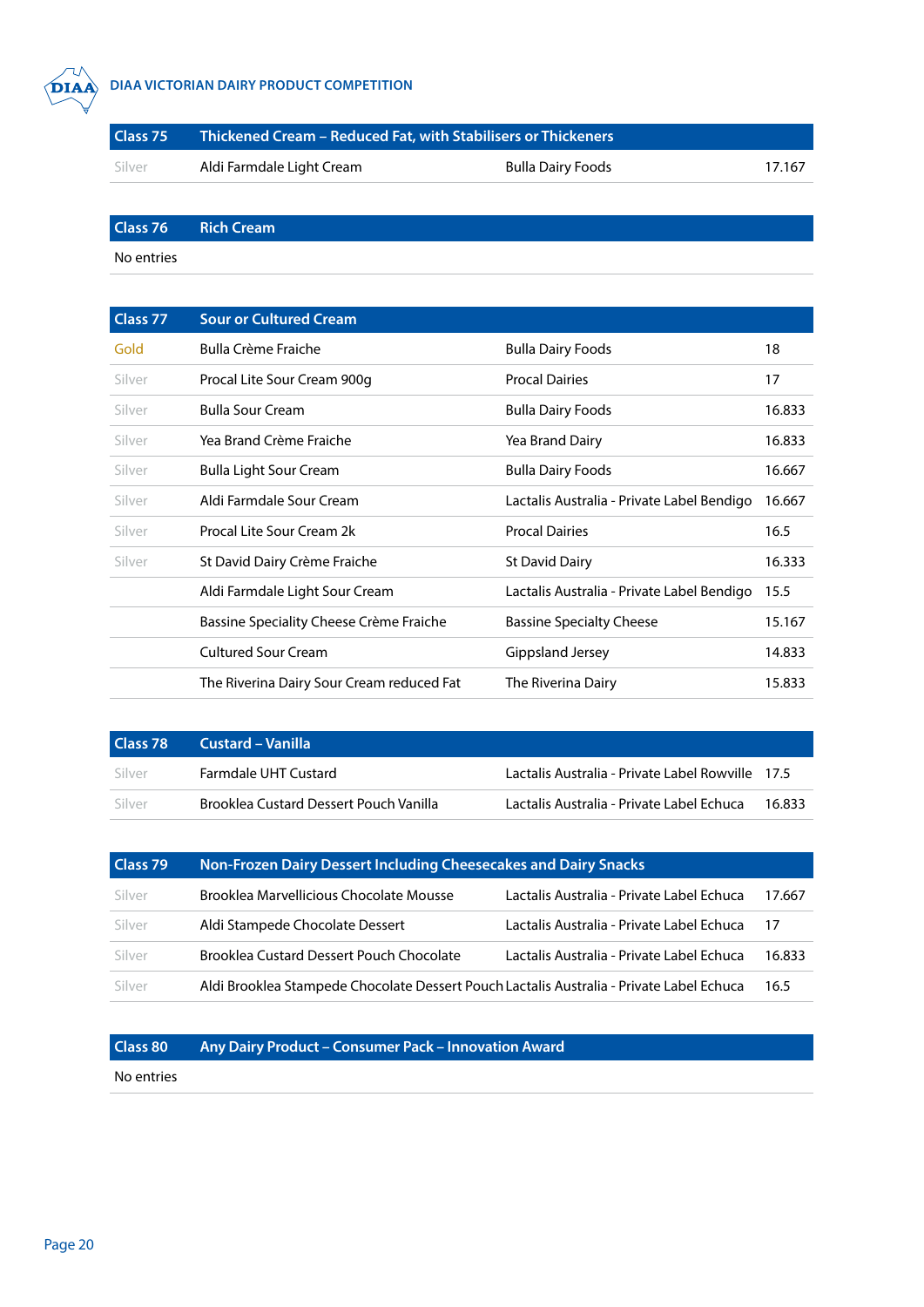

<span id="page-20-0"></span>

| Class 81 | <b>Standard Vanilla Ice-Cream/Gelati</b> |                          |        |
|----------|------------------------------------------|--------------------------|--------|
| Gold     | Bulla Creamy Classic Vanilla Ice Cream   | <b>Bulla Dairy Foods</b> | 18     |
| Silver   | Elato Artisanal Ice Cream Triple Vanilla | Elato Pty Ltd            | 17.833 |
| Silver   | Bulla Vanilla Ice Cream 10L              | <b>Bulla Dairy Foods</b> | 16.667 |

| Class 82 | <b>Standard Chocolate Ice-Cream/Gelati</b> |                          |        |
|----------|--------------------------------------------|--------------------------|--------|
| Gold     | Bulla Creamy Classic Choc Chip Ice Cream   | <b>Bulla Dairy Foods</b> | 18.167 |

| Class 83 | Standard Ice-Cream/Gelati – Other than Vanilla or Chocolate      |                              |        |
|----------|------------------------------------------------------------------|------------------------------|--------|
| Gold     | <b>Gundowring Finest Ice Cream Raspberry</b>                     | <b>Gundowring Fine Foods</b> | 18.167 |
| Gold     | Bulla Creamy Classic Cookies & Cream Ice Cream Bulla Dairy Foods |                              | 18     |
| Silver   | Bulla Creamy Classic Mint Choc Chip Ice Cream                    | <b>Bulla Dairy Foods</b>     | 17.167 |
| Silver   | Elato Artisanal Ice Cream Cold Brew Decaf<br>Café Latte          | Elato Pty Ltd                | 17.333 |

| Class 84 | <b>Premium Ice-Cream/Gelati – Without Inclusions, Vanilla</b> |                              |        |
|----------|---------------------------------------------------------------|------------------------------|--------|
| Silver   | Gundowring Finest Ice Cream French Vanilla                    | <b>Gundowring Fine Foods</b> | 17.333 |

| Class 85 | Premium Ice-Cream/Gelati - Without Inclusions, Single Flavour |                              |        |
|----------|---------------------------------------------------------------|------------------------------|--------|
| Gold     | Gundowring Finest Ice Cream Lemon Curd                        | <b>Gundowring Fine Foods</b> | 18.667 |
| Silver   | <b>Gundowring Finest Ice Cream Chocolate</b>                  | <b>Gundowring Fine Foods</b> | 17.833 |
| Silver   | <b>Gundowring Finest Ice Cream Salted Butter</b><br>Caramel   | <b>Gundowring Fine Foods</b> | 17.667 |

**Class 86 Premium Ice-Cream/Gelati – Without Inclusions, Multi-Flavour**

No entries

#### **Class 87 Premium Ice-Cream/Gelati – With Inclusions, Vanilla**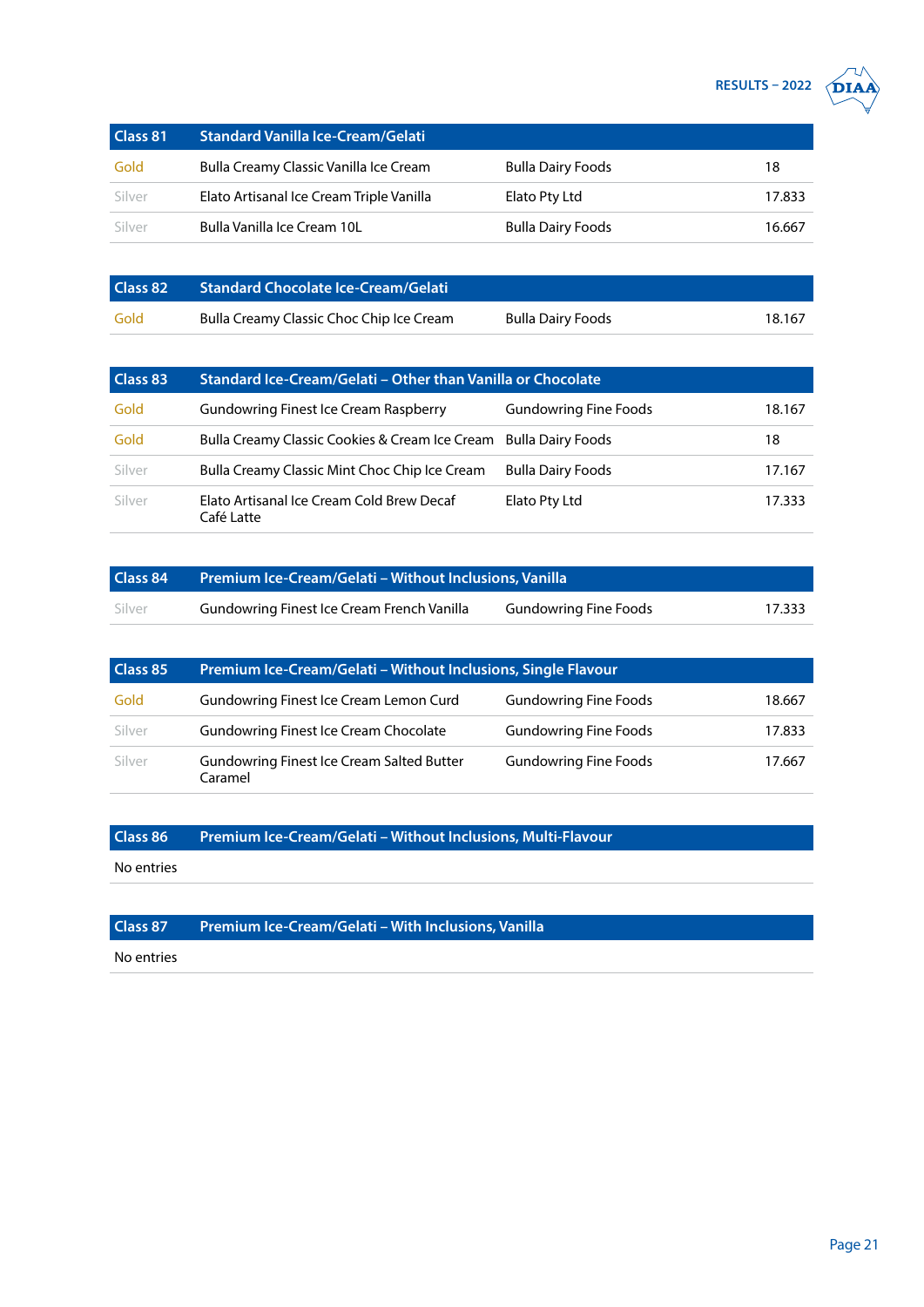<span id="page-21-0"></span>

#### **DIAA VIC DIAA VICTORIAN DAIRY PRODUCT COMPETITION**

| Class 88 | Premium Ice-Cream/Gelati - With Inclusions, Single Flavour |                              |        |
|----------|------------------------------------------------------------|------------------------------|--------|
| Gold     | <b>Gundowring Finest Ice Cream Licorice</b>                | <b>Gundowring Fine Foods</b> | 18     |
| Gold     | <b>Gundowring Finest Ice Cream Coconut</b>                 | <b>Gundowring Fine Foods</b> | 18     |
| Silver   | Aldi Indulge Mint & Cookies                                | <b>Bulla Dairy Foods</b>     | 17.333 |
| Silver   | <b>Gundowring Finest Ice Cream Ginger</b>                  | <b>Gundowring Fine Foods</b> | 17.333 |

| Class 89 | <b>Premium Ice-Cream/Gelati - With Inclusions, Multi-Flavour</b> |                          |        |
|----------|------------------------------------------------------------------|--------------------------|--------|
| Silver   | Aldi Indulge Cookies & Cream 1L                                  | Bulla Dairy Foods        | 17.5   |
| Silver   | Reese's Nutrageous                                               | <b>Bulla Dairy Foods</b> | 17.167 |

**Class 90 Ice-Cream/Gelati – Low Fat**

| Class 91 | <b>Novelty Ice-Cream Sticklines</b>                                               |                          |        |
|----------|-----------------------------------------------------------------------------------|--------------------------|--------|
| Silver   | Bulla Murray St Ice Cream Caramel,<br>Maple Macadamia Sticks                      | <b>Bulla Dairy Foods</b> | 17.833 |
| Silver   | Bulla Murray St Ice Cream Hazelnut &<br><b>Fudge Swirl Stick</b>                  | <b>Bulla Dairy Foods</b> | 17.333 |
| Silver   | Bulla Murray St Ice Cream Blackberry Cookies<br>Stick                             | <b>Bulla Dairy Foods</b> | 17.167 |
| Silver   | Bulla Murray St Ice Cream Vanilla Chocolate<br><b>Almond Sticks</b>               | <b>Bulla Dairy Foods</b> | 17.167 |
| Silver   | Bulla Murray St Ice Cream Raspberry Shortbread Bulla Dairy Foods<br><b>Sticks</b> |                          | 16.5   |
| Silver   | Aldi Yippee Vanilla Choc Coated                                                   | <b>Bulla Dairy Foods</b> | 16.5   |

| <b>Class 92</b> | Novelty Ice-Cream - Other (Cones, etc.)                          |                          |        |
|-----------------|------------------------------------------------------------------|--------------------------|--------|
| Gold            | Aldi Monarc Cones Chocolate                                      | <b>Bulla Dairy Foods</b> | 18.333 |
| Silver          | Aldi Monarc Mint Choc Cones                                      | <b>Bulla Dairy Foods</b> | 17.5   |
| Silver          | Creamy Classic Triple Choc Cones                                 | <b>Bulla Dairy Foods</b> | 17.5   |
| Silver          | Creamy Classics Vanilla Choc Fudge Cones                         | <b>Bulla Dairy Foods</b> | 17.333 |
| Silver          | Aldi Monarc Cones Boysenberry                                    | <b>Bulla Dairy Foods</b> | 17.167 |
| Silver          | Aldi Monarc Cones Vanilla                                        | <b>Bulla Dairy Foods</b> | 17.167 |
| Silver          | Creamy Classics Choc Honeycomb Cones                             | <b>Bulla Dairy Foods</b> | 17.167 |
| Silver          | Creamy Classic Neapolitan Cones                                  | <b>Bulla Dairy Foods</b> | 17     |
| Silver          | Aldi Monarc Indulge Ice Cream Sandwich<br>Tasmanian Strawberries | <b>Bulla Dairy Foods</b> | 16.833 |
| Silver          | Aldi Milfina Polar Bar Cookies & Cream                           | <b>Bulla Dairy Foods</b> | 16.667 |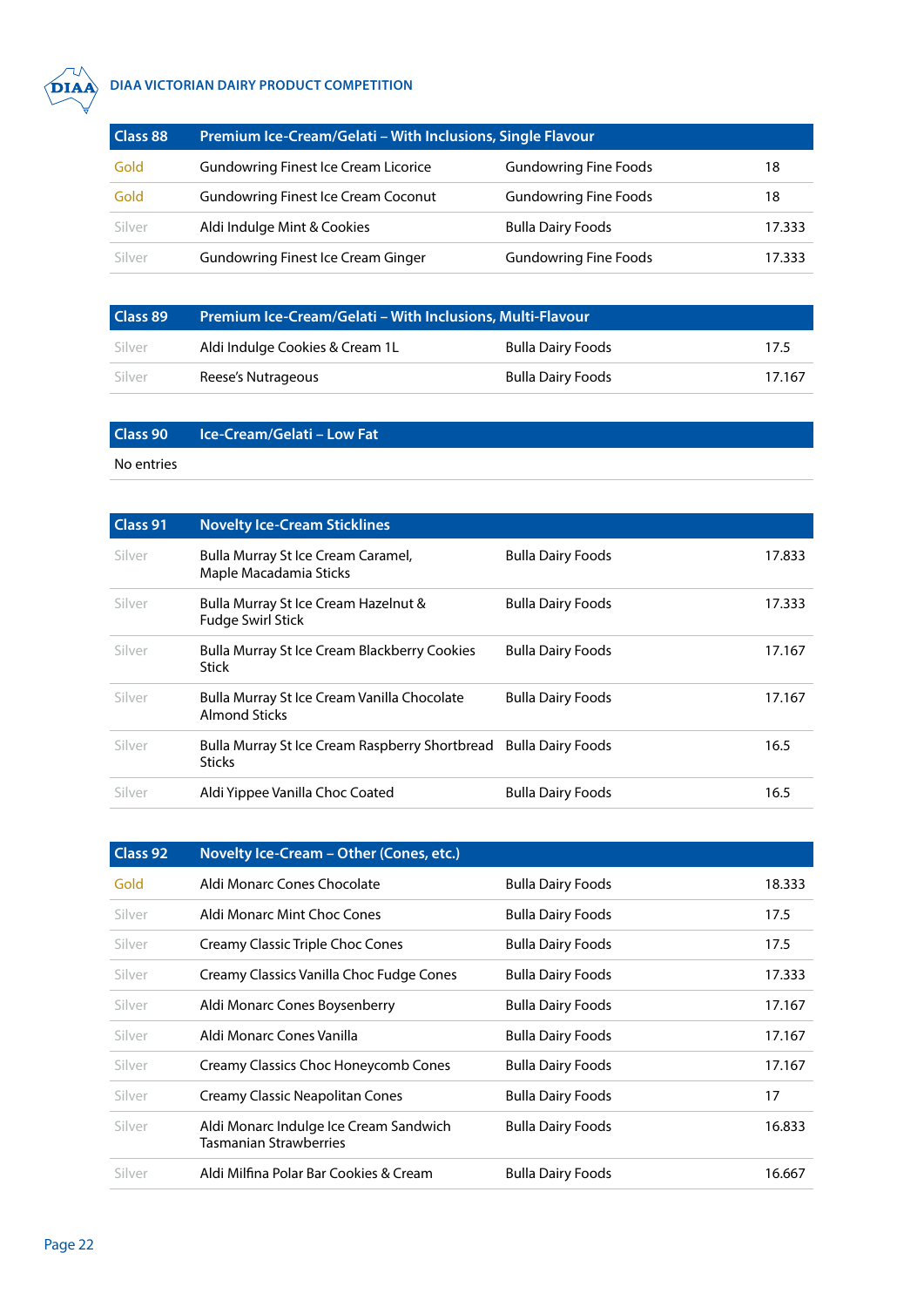

<span id="page-22-0"></span>

| Silver | Aldi Milfina Polar Bar Choc Vanilla                             | <b>Bulla Dairy Foods</b> | 16.667 |
|--------|-----------------------------------------------------------------|--------------------------|--------|
| Silver | Creamy Classics Neapolitan Ice Cream Sandwich Bulla Dairy Foods |                          | 16.667 |
| Silver | Aldi Milfina Polar Bar Vanilla                                  | <b>Bulla Dairy Foods</b> | 16.5   |
| Silver | Creamy Classic Vanilla Ice Cream Sandwich                       | <b>Bulla Dairy Foods</b> | 16.5   |
| Silver | Aldi Monarc Indulge Ice Cream Sandwich<br>Double Chocolate      | <b>Bulla Dairy Foods</b> | 16.167 |

**Class 93 Ice-Cream Cakes**

No entries

**Class 94 Ice-Cream/Gelati 3-5.9% Fat** No entries

**Class 95 Ice-Cream/Gelati 6-9.9% Fat** No entries

|            | <b>Class 96 Frozen Yoghurt</b> |
|------------|--------------------------------|
| No entries |                                |

| Class 97 | <b>Frozen Yoghurt - Novelties</b> |                          |      |
|----------|-----------------------------------|--------------------------|------|
| Silver   | Aldi Frozen Yoghurt Mini Sticks   | <b>Bulla Dairy Foods</b> | 16.5 |

| Class 98 | <b>Buffalo Product</b>                    |                             |        |
|----------|-------------------------------------------|-----------------------------|--------|
| Gold     | Berrys Creek Gourmet Cheese Riverine Blue | Berrys Creek Gourmet Cheese | 19.167 |
| Gold     | Floridia Cheese Buffalo Ricotta           | <b>Floridia Cheese</b>      | 18.333 |
| Gold     | That's Amore Cheese Buffalo Bocconcini    | That's Amore Cheese         | 18     |
| Silver   | Floridia Cheese Buffalo Mozzarella        | <b>Floridia Cheese</b>      | 17.167 |

## **Class 99 Sheep Cheese** No entries

**Class 100 Goat Cheese – Fresh Curd**

No entries

#### **Class 101 Goat Cheese – Mould and Surface Ripened**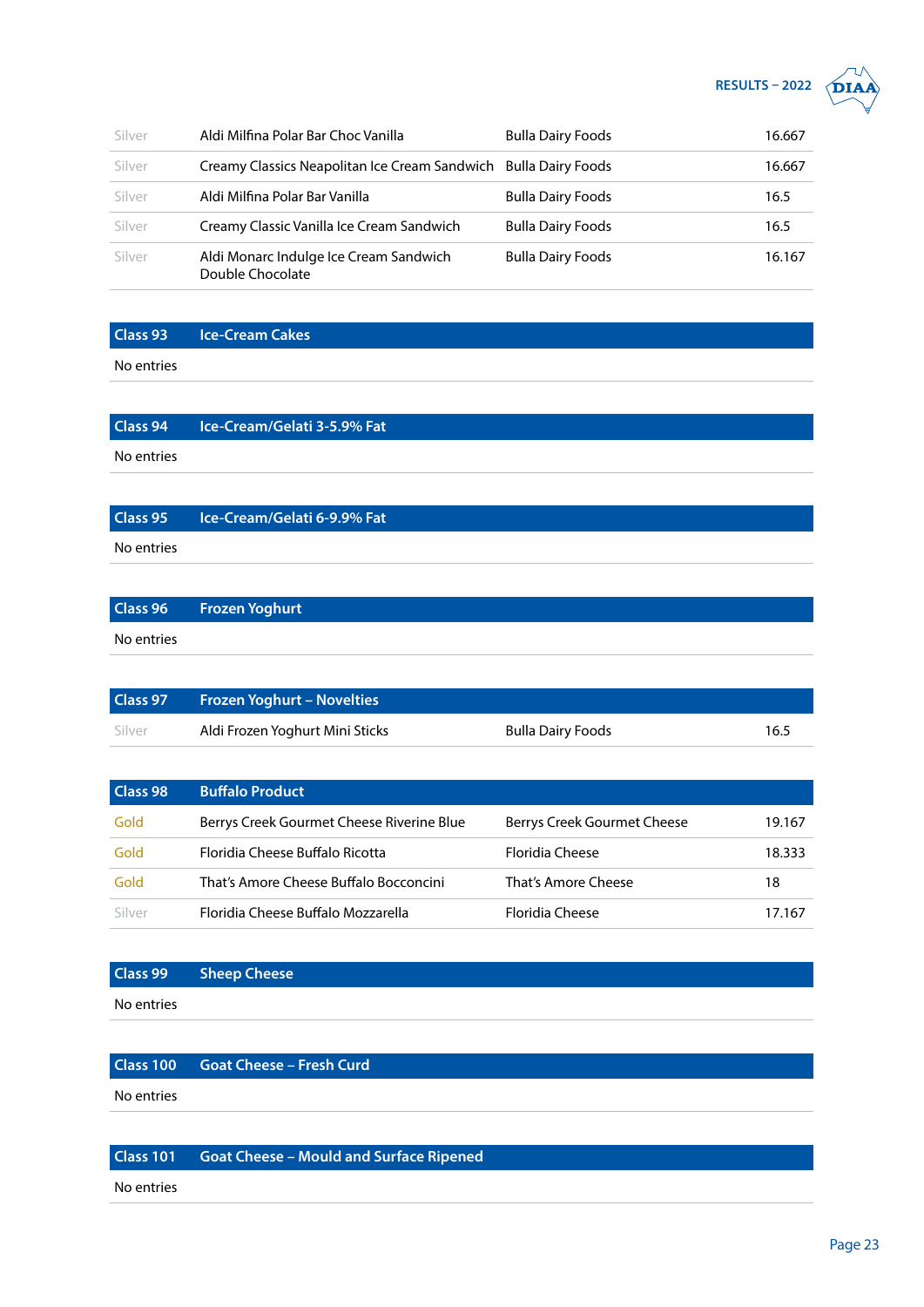<span id="page-23-0"></span>

#### **DIAA VIC DIAA VICTORIAN DAIRY PRODUCT COMPETITION**

| Class 102 | <b>Goat Cheese - Other</b>                                           |                       |        |
|-----------|----------------------------------------------------------------------|-----------------------|--------|
| Gold      | Meredith Dairy Dill Chevre                                           | Meredith Dairy        | 18.833 |
| Gold      | Meredith Dairy Original Chevre                                       | Meredith Dairy        | 18.333 |
| Gold      | Meredith Dairy Pepperberry Chevre                                    | Meredith Dairy        | 18.333 |
| Gold      | Meredith Dairy Ash Chevre                                            | <b>Meredith Dairy</b> | 18.167 |
| Gold      | Meredith Dairy Marinated Goat Cheese<br>Garlic Thyme and Peppercorns | <b>Meredith Dairy</b> | 18     |

|        | Class 103 Milk - Other than Cows' |                             |        |
|--------|-----------------------------------|-----------------------------|--------|
| Gold   | The Camel Milk Co Milk            | The Camel Milk Co Australia | 18.167 |
| Silver | Caprilac ESL Milk                 | Bubs Australia Ltd          | 17.167 |

| Class 104 | Yoghurt - Natural or Flavoured - Made from Other than Cows' Milk |                       |        |
|-----------|------------------------------------------------------------------|-----------------------|--------|
| Gold      | Meredith Dairy Sheep Milk Probiotic<br>Natural Yoghurt           | <b>Meredith Dairy</b> | 18.167 |
| Gold      | Meredith Dairy Sheep Milk Natural                                | <b>Meredith Dairy</b> | 18.167 |
| Silver    | Meredith Dairy Cultured Natural Yoghurt                          | <b>Meredith Dairy</b> | 17.167 |

|        | <b>Class 105 Organic Cheese</b> |                              |        |
|--------|---------------------------------|------------------------------|--------|
| Silver | <b>ACM Organic Cheese</b>       | Australian Consolidated Milk | 16.333 |

|        | <b>Class 106 Organic Dairy Product - Other</b> |                           |        |
|--------|------------------------------------------------|---------------------------|--------|
| Gold   | Sahara Kefir Organic Natural                   | <b>Picnic Dairy Foods</b> | 18.833 |
| Silver | Sahara Organic Blueberry Kefir                 | <b>Picnic Dairy Foods</b> | 16.833 |

|      | <b>Class 107 Dairy Product - Other</b> |                        |  |
|------|----------------------------------------|------------------------|--|
| Gold | <b>Tatura Nutritional Base Powder</b>  | Tatura Milk Industries |  |

|            | <b>Class 108 Flavoured Butter</b> |
|------------|-----------------------------------|
| No entries |                                   |

|            | <b>Class 109 High Protein, Low Fat Yoghurt</b> |
|------------|------------------------------------------------|
| No entries |                                                |

|            | <b>Class 110 Frozen Custard</b> |
|------------|---------------------------------|
| No entries |                                 |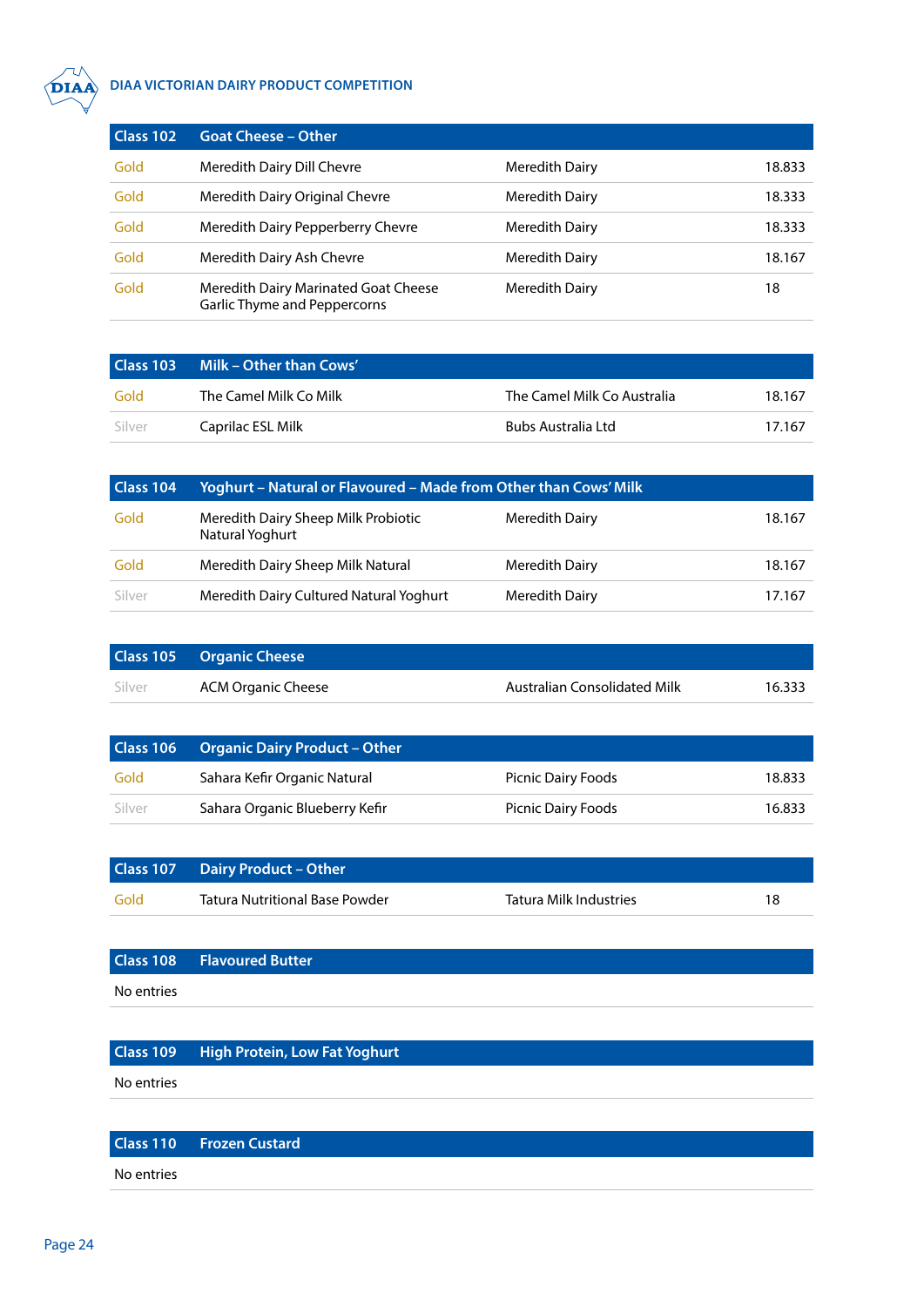| RESULTS - 2022 $\sqrt{\mathbf{DIAA}}$ |
|---------------------------------------|
|---------------------------------------|

| DTA. | ≏ |
|------|---|
|      |   |

<span id="page-24-0"></span>

| Class 111 | <b>Retail Infant Formula Powders</b>                        |                                      |        |
|-----------|-------------------------------------------------------------|--------------------------------------|--------|
| Gold      | Bellamy's Organic Beta Genica-8 Toddler's<br>Milk Drink     | <b>Bellamy's Organic</b>             | 18.167 |
| Gold      | Oz Farm Super Platinum step-1 800gm 2MO                     | <b>Australian Dairy Park</b>         | 18     |
| Gold      | Oz Farm Super Platinum step-3 800gm 2MO                     | <b>Australian Dairy Park</b>         | 18     |
| Gold      | Oz Farm OPO Step-2 6*800g                                   | <b>Australian Dairy Park</b>         | 18     |
| Gold      | Oz Farm OPO Step-3 6*800g                                   | <b>Australian Dairy Park</b>         | 18     |
| Silver    | Royal AUSNZ Goat Toddler Milk Drink                         | <b>GOTOP Healthcare</b>              | 17.833 |
| Silver    | Bellamy's Toddlers Milk Drink                               | <b>Bellamy's Organic</b>             | 17.667 |
| Silver    | Royal AUSNZ Premium Gold Infant Formula                     | <b>GOTOP Healthcare</b>              | 17.667 |
| Silver    | <b>Bubs Organic Toddler Milk S3</b>                         | <b>Bubs Australia Ltd</b>            | 17.5   |
| Silver    | Royal AUSNZ Goat Follow-On Formula                          | <b>GOTOP Healthcare</b>              | 17.5   |
| Silver    | <b>Bubs Goat Toddlers Milk</b>                              | Bubs Australia Ltd                   | 17.333 |
| Silver    | Oz Farm Organic Step-1 800g                                 | <b>Australian Dairy Park</b>         | 17.333 |
| Silver    | Royal AUSNZ Premium Gold Toddler Milk Drink                 | <b>GOTOP Healthcare</b>              | 17.167 |
| Silver    | Ausgood Step-1 6*800g                                       | <b>Australian Dairy Park</b>         | 17.167 |
| Silver    | Ausgood Step-2 6*800g                                       | <b>Australian Dairy Park</b>         | 17.167 |
| Silver    | Future Gradulac Gentle - Follow on - Step 2                 | <b>Australian Dairy Nutritionals</b> | 17     |
| Silver    | Future Gradulac Gentle - Newborn Infant<br>Formula - Step 1 | <b>Australian Dairy Nutritionals</b> | 17     |
| Silver    | Oz Farm Super Platinum Step-2 800gm 2MO                     | <b>Australian Dairy Park</b>         | 17     |
| Silver    | Oz Farm OPO Step-1 6*800g                                   | <b>Australian Dairy Park</b>         | 17     |
| Silver    | Oz Farm Organic Step-2 800g                                 | <b>Australian Dairy Park</b>         | 16.833 |
| Silver    | Oz Farm Organic Step-3 800g                                 | <b>Australian Dairy Park</b>         | 16.833 |
| Silver    | Royal AUSNZ Goat Infant Formula                             | <b>GOTOP Healthcare</b>              | 16.833 |
| Silver    | ExtraPlus Step-3 6*800g                                     | <b>Australian Dairy Park</b>         | 16.667 |
| Silver    | ExtraPlus Step-1 6*800g                                     | <b>Australian Dairy Park</b>         | 16.5   |
| Silver    | Royal AUSNZ Premium Gold Follow-On Formula                  | <b>GOTOP Healthcare</b>              | 16.5   |
| Silver    | Future Gradulac Gentle - Toddler Milk - Step 3              | <b>Australian Dairy Nutritionals</b> | 16.167 |
|           | ExtraPlus Step-2 6*800g                                     | Australian Dairy Park                |        |
|           | Ausgood Step-3 6*800g                                       | Australian Dairy Park                |        |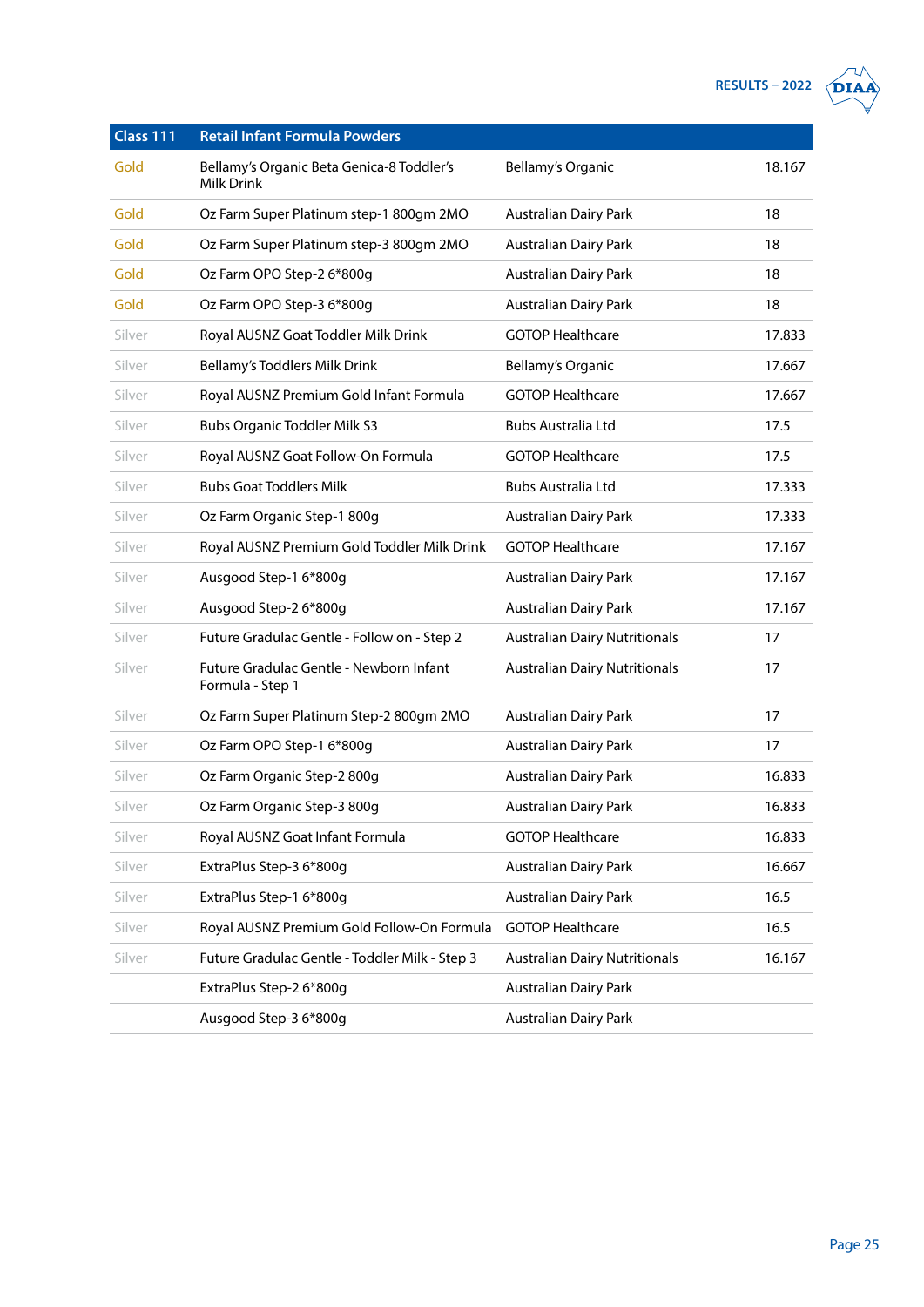## 2022 Victorian Competition Sponsors

DIAA would like to thank the sponsors for their support